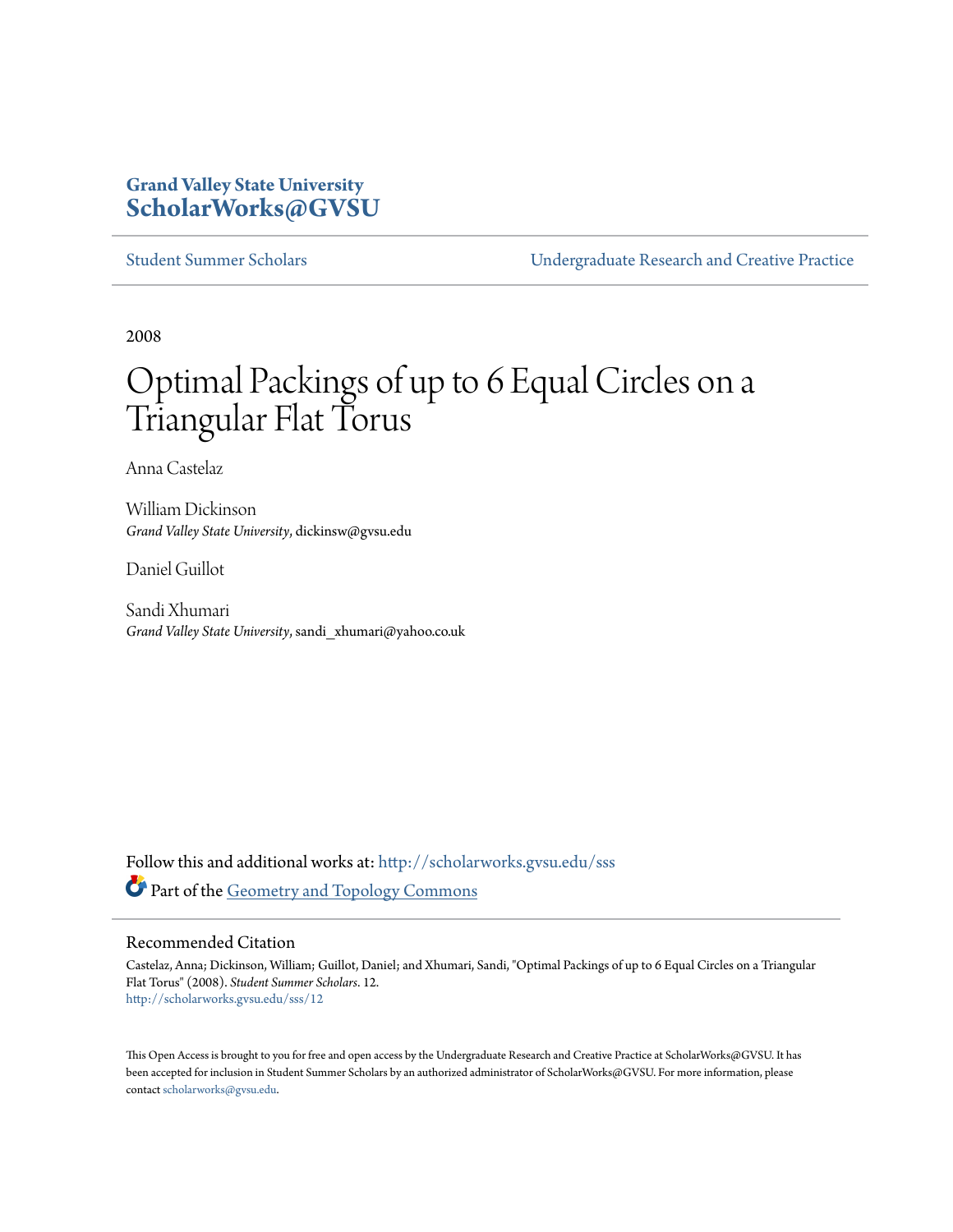# Optimal Packings of up to 6 Equal Circles on a Triangular Flat Torus

Anna Castelaz, William Dickinson, Daniel Guillot, Sandi Xhumari <sup>∗</sup>

September 12, 2008

## 1 Introduction

We find all the locally maximally dense packings of 1 to 6 equal circles on the quotient of the Euclidean plane by a lattice generated by two unit vectors with a 60 degree angle between them (a standard triangular torus). Packings on the square flat torus (when the lattice vectors are unit and perpendicular) are considered in [15, Section 2.2.5], where dense arrangements for 1 to 19 equal circles are presented and the arrangements for 1 to 4 circles are proven to be globally maximally dense using a technique that partitions a fundamental domain into different regions using a lower bound on the globally best radius. (Articles [11], [17] and [14] also explore packings on square or rectangular tori.)

In this article, we use techniques that are fundamentally different from those above, involve discerning the properties of the packing graphs associated to locally maximally dense arrangements of equal circles and enumerating all the 2-cell embeddings of certain graphs onto a torus. These techniques lead to proofs of the global maximality of the arrangements of 1 to 6 circles on the triangular flat torus and can be applied to packings of n circles (equal or not) on other flat tori. The same techniques are used in [4] in the study of 1-5 equal circles on the square flat torus.

There is an outstanding case of a conjecture of L. Fejes Tóth (in [9]) about the triangular close packing of circles in the plane (where one circle is surrounded by 6 other) being strongly solid. That is, if we remove any circle from this packing, called  $C_0$ , the remaining packing remains **solid**. A packing,  $P$  is called **solid** if no finite subset of the circles can be rearranged such that the rearranged circles together with the rest of circles form a packing not congruent to  $\mathcal P$ . This is an open case of Fejes Tóth's original conjecture; see the work in [2] for the other cases. (A related concept is uniform stability, where the maximum distance each rearranged circle is allowed to move is bounded. The uniform stability of  $C_0$  was proved in [3] and [1].)

<sup>∗</sup>The first three authors were partially supported by National Science Foundation grant DMS-0451254. The second author would like to thank Robert Connelly inspiring and supporting this work. The second and fourth authors were supported by a student summer scholar's grant from Grand Valley Sate University.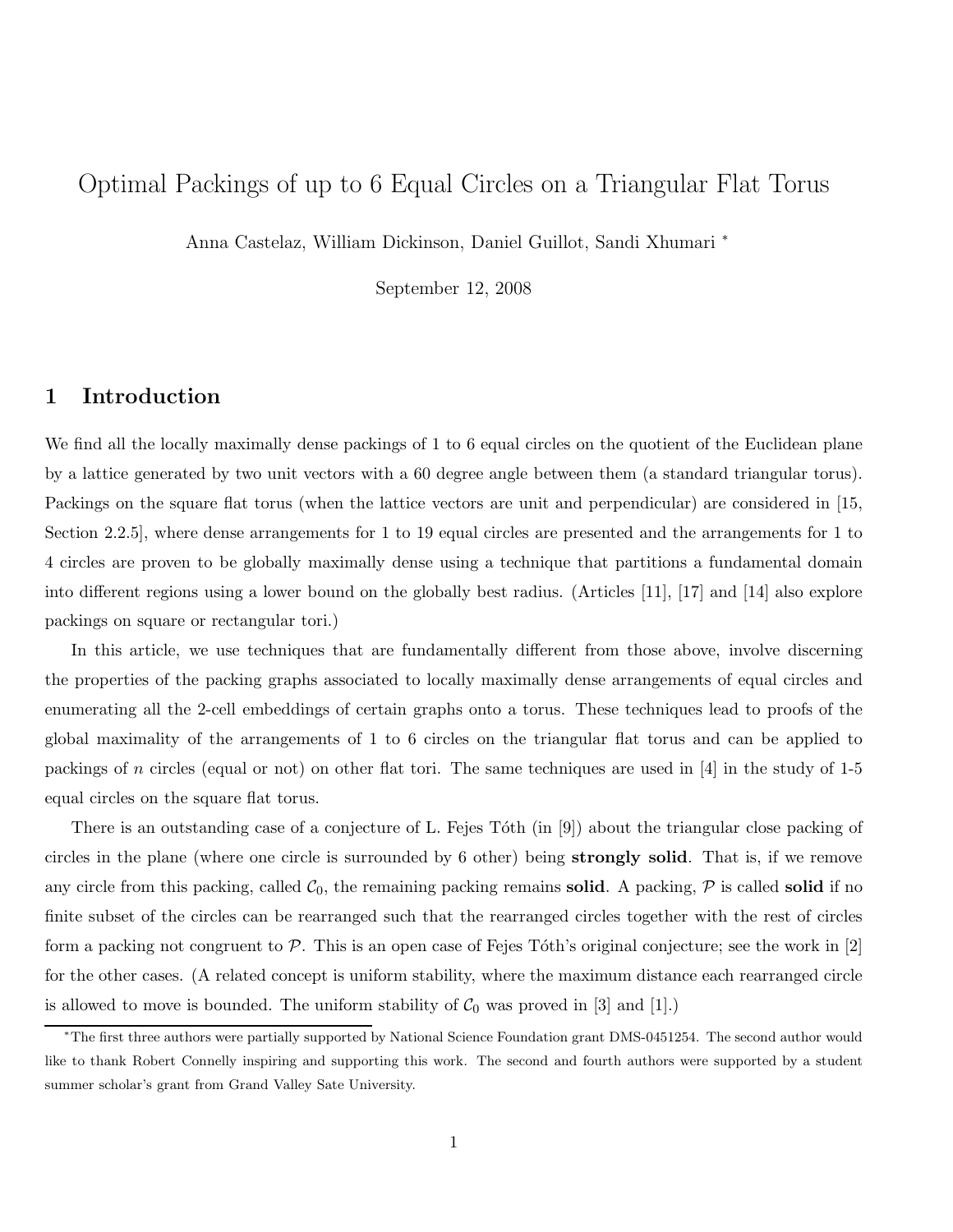The study of equal circle packings on the standard triangular torus is related to this conjecture. In the development below it will be proven that if  $n = a^2 + ab + b^2$  (a and b integral), then there exist a packing of n circles on the standard triangular torus that lift to the triangular close packing on the plane. Numbers of this form are called **triangular packing number**. The following conjecture implies the above conjecture of L. Fejes Tóth.

**Conjecture 1.1.** Let  $n > 1$  be a triangular packing number so that  $n - 1$  is not a triangular packing number and C be the packing of n circles on the standard triangular torus that lift to the triangular close packing in the plane. The unique globally maximally dense packing of  $n-1$  circles on the standard triangular torus is congruent to  $\mathcal C$  with one circle removed.

This article proves this conjecture in the case of  $n = 3$  and  $n = 7$ .

## 2 Equal Circle Packings On Flat Tori

Consider the lattice,  $\Lambda$ , generated by two linearly independent basis vectors  $\mathbf{v}_1$  and  $\mathbf{v}_2$  in  $\mathbb{E}^2$ . The quotient of the plane by this lattice is called a flat torus. A fundamental domain of a flat torus is the set of points in the Euclidean plane,  $\{t_1\mathbf{v}_1 + t_2\mathbf{v}_2 \mid 0 \le t_1, t_2 < 1\}$ . Notice that a lattice has many bases and therefore has many fundamental domains. When the basis for the lattice consists of two unit vectors with a 60 degree angle between them, the quotient torus is called the standard triangular torus. The standard basis for the standard triangular torus is one where  $\mathbf{v}_1 = \langle 1, 0 \rangle$  and  $\mathbf{v}_2 = \langle \frac{1}{2} \rangle$  $\frac{1}{2}, \frac{\sqrt{3}}{2}$  $\langle \frac{2}{2} \rangle$ . For a point, p, a **lift** of it is another point  $q$  in the Euclidean plane that is equivalent to  $p$ .

For a given flat torus, an arrangement of equal circles forms a packing on the torus if the interiors of the circles are disjoint. The density of a packing is the the ratio of the area covered by the circles to the area of the flat torus. For a fixed number of circles, we can ask for the maximum possible packing density on the torus, which obviously occurs when the common diameter is maximized. Some packings are local maximums of the density function. More precisely, we define two packings with the same number of circles to be  $\epsilon$ -close if there is a one-to-one correspondence between the circles, so that corresponding circles have centers the are all within  $\epsilon$  of each other. We define a packing P to be **locally maximally dense** if there exists an  $\epsilon > 0$ so that all  $\epsilon$ -close packings of equal circles have a packing density no larger than that of  $\mathcal{P}$ . A packing  $\mathcal Q$  is globally maximally dense if it is at least as dense as all other locally maximally dense packing. Rather than searching directly for the globally maximally dense packings, our techniques allow us to determine all the locally maximally dense arrangements of a fixed number of circles on a given flat torus. This allows us to easily determine the globally maximally dense packing(s) and the corresponding diameter that globally maximizes the density function.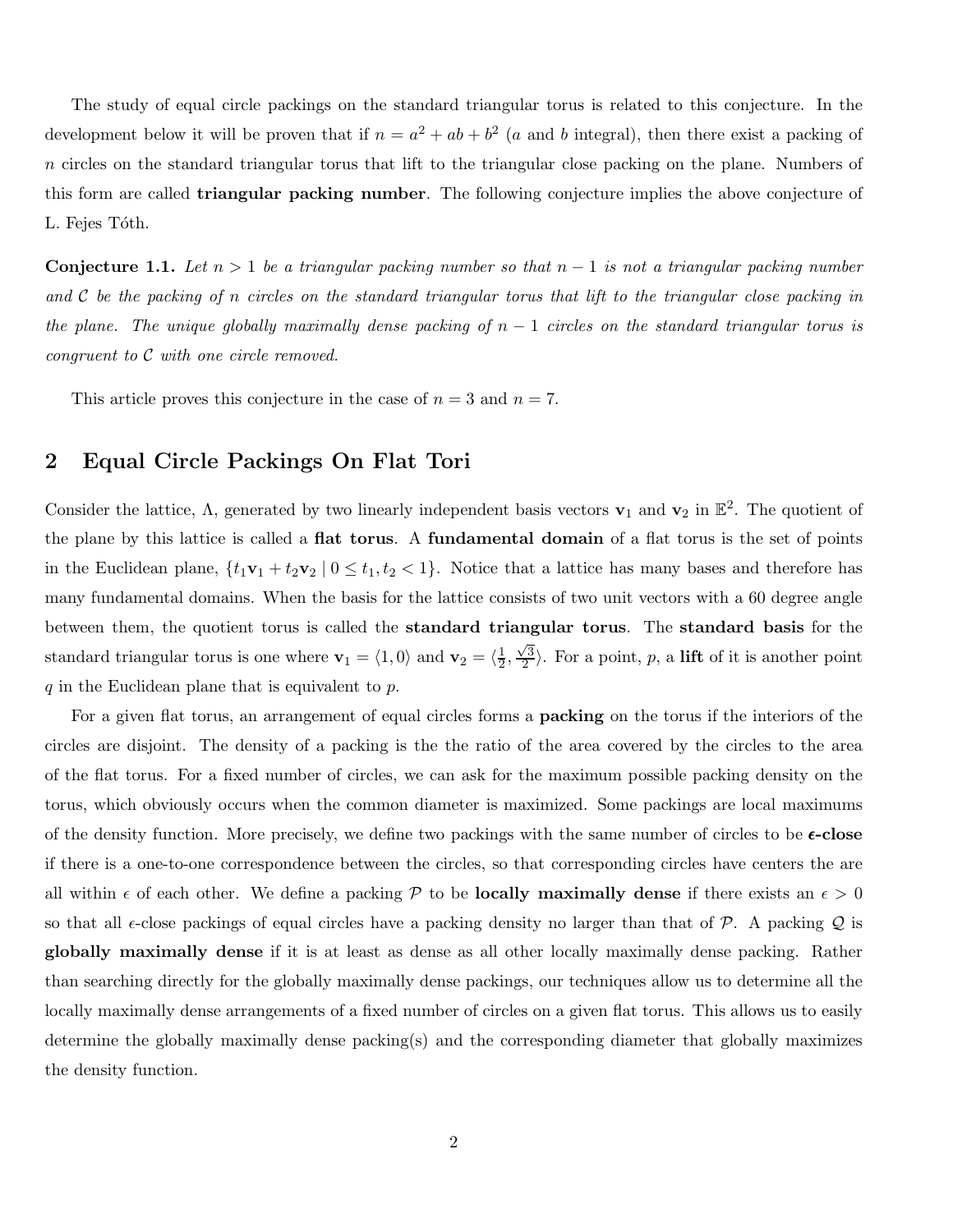The main tool that allows us to form a list of all the locally maximally dense packings on a flat torus is the graph of a packing. More formally, given a packing  $P$  on a flat torus, the **graph associated to**  $P$ , denoted  $G_{\mathcal{P}}$ , has vertices and edges defined as follows. The center of each circle in the packing is associated to a vertex (with a location in the flat torus) of  $G_p$  and two vertices of  $G_p$  are connected with an edge if and only if the corresponding circles are tangent to each other. (For more details see [6, p. 48].) Notice that each packing of equal circles on a flat torus is associated to an embedding of a graph on a flat torus where all the edges are equal in length. The next section will illuminate some of the properties of packing graphs associated to locally maximally dense packings on a flat torus.

For *n* circles on a flat torus we can upper bound the diameter (or edge length of the associated packing graph) by using the L. Fejes Tóth-Thue Theorem  $([8, pp.160-167], [19])$  that states that the most dense packing of equal circles in the Euclidean plane is the triangular close packing where each circle is tangent to six others. The triangular close packing has density  $\frac{\pi}{\sqrt{12}}$  and as all the lifts of all n circles in a packing on a flat torus form a packing of the Euclidean plane, the packing density on the torus cannot exceed this bound. In the case of the standard triangular torus this proves the following.

**Proposition 2.1** (Diameter Upper Bound). The common diameter of a packing of n equal circles on a standard triangular torus may not exceed  $\frac{1}{\sqrt{2}}$  $\frac{1}{n}$ .

Notice that the centers of the circles in the triangular close packing form a triangular lattice (generated the standard basis  $\{v_1, v_2\}$ . A natural question to ask is when is there a sublattice of the triangular lattice that could be rotated and scaled to the triangular lattice.

**Proposition 2.2.** If  $n = a^2 + ab + b^2$ , with a and b integers (both not zero), then there exist a packing of n circles on the standard triangular torus that lifts to the triangular close packing on the plane.

*Proof.* Identify the plane with C, then the standard basis of the triangular lattice becomes  $\zeta_1 = 1$  and  $\zeta_2 = e^{\frac{\pi}{3}i}$ . Consider the integer linear combination of the basis vectors,  $\eta_1 = a\zeta_1 + b\zeta_2$  and observe that  $\eta_2 = \zeta_2\eta_1 =$  $-b\zeta_1 + (a+b)\zeta_2$ , so  $\{\eta_1, \eta_2\}$  form a basis for a sublattice of the triangular lattice with equal length vectors with a 60 degree angle between them containing  $\eta_1 \overline{\eta_1} = a^2 + ab + b^2$  vertices of the triangular lattice. Rotating and scaling this sublattice into the standard lattice and considering the triangular close packing on the triangular lattice yield the desired packing.  $\Box$ 

The set of numbers  $TP = \{a^2 + ab + b^2 \mid a, b \in \mathbb{Z}\}\setminus\{0\} = \{1, 3, 4, 7, 9, 12, 13, ...\}$  are called **triangular packing numbers**. This is Sloan's sequence A003136, and n has this form if in the prime factorization of n all primes of the form  $3a + 2$  occur to even powers only (there is no restriction of primes congruent to 0 or 1 mod 3). This proposition together with the uniqueness of the triangular close packing as globally the most dense in the plane imply the following.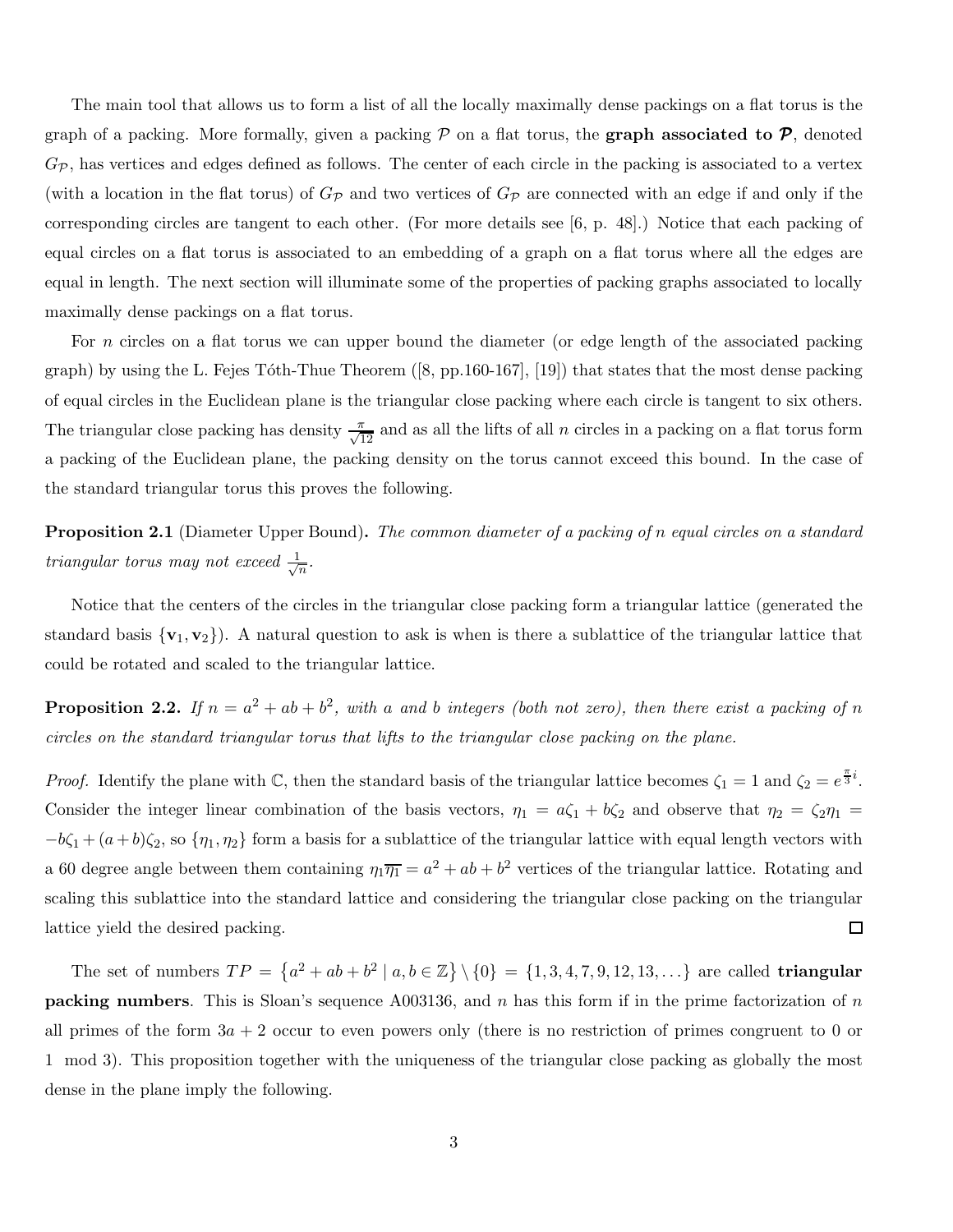**Proposition 2.3.** Let n be a triangular packing number, then there exists a unique globally maximally dense arrangement of n circles on the standard triangular torus that lifts to the triangular close packing in the plane. The common diameter of the circles is  $\frac{1}{\sqrt{2}}$  $\frac{1}{n}$ .

As progress toward Conjecture 1.1 we note the following.

**Theorem 2.1.** Let  $n > 1$  be a triangular packing number so that  $n - 1$  is not a triangular packing number and C be the packing of n circles on the standard triangular torus that lift to the triangular close packing in the plane. The packing obtained by removing one circle from  $C$  is locally maximally dense.

Proof. In [3] it is proven that the triangular close packing with on circle removed is uniformly stable. Their argument hinges on the fact that a regular hexagon in the packing graph (the hole where one circle was removed) surrounded by a layer of equilateral triangles has the strict volume expanding property. For triangular packing numbers greater than or equal to 9, the boundary effects of the torus do not effect this hexagon and one layer of triangular and volume expanding property of the polygons and the fixed area of the torus imply the packing is locally maximally dense. For triangular packing numbers less than or equal to 7 the arguments below prove the result by finding all the locally maximally dense packings of 1 to 6 circles on the standard triangular torus.  $\Box$ 

Notice that if you drop the condition that  $n-1$  not be a triangular packing number, Theorem 2.1 fails in the case that  $n = 4$ .

## 3 Results From Tensegrity Frameworks

One of the most basic questions that we ask about a circle packing is: What is the minimum number of edges that the graph associated to a circle packing must contain in order for it to be locally maximally dense? Connelly has answered this question in [6] and [7] and the answer comes from the study of tensegrity frameworks and determining when such a framework is rigid. For the convenience of the reader, several definitions and theorems are repeated here to aid the reader in understanding this article. The presentation here is the specialization of a much broader theory to the cases needed for the study of circle packings on a flat torus, for more details about the broader theory see [6] and the references it contains.

The strut tensegrity framework associated to a circle packing is the graph associated to it where each edge in the graph is designated as a strut. A strut is an edge that is not allowed to decrease in length as its endpoint vertices move in a flat torus. This is appropriate because as we move the vertices of a circle packing graph, we want the common length of the edges to either increase or remain unchanged, in order to increase or maintain the density. If the location of the vertices, in a fundamental domain of a flat torus, of a strut tensegrity framework with *n* vertices are denoted  $p_1, p_2, \ldots, p_n$  then a **flex** of a framework is a collection of *n* continuous functions  $\{p_i(t) | i = 1..n\}$  from the interval [0, 1] to the flat torus, where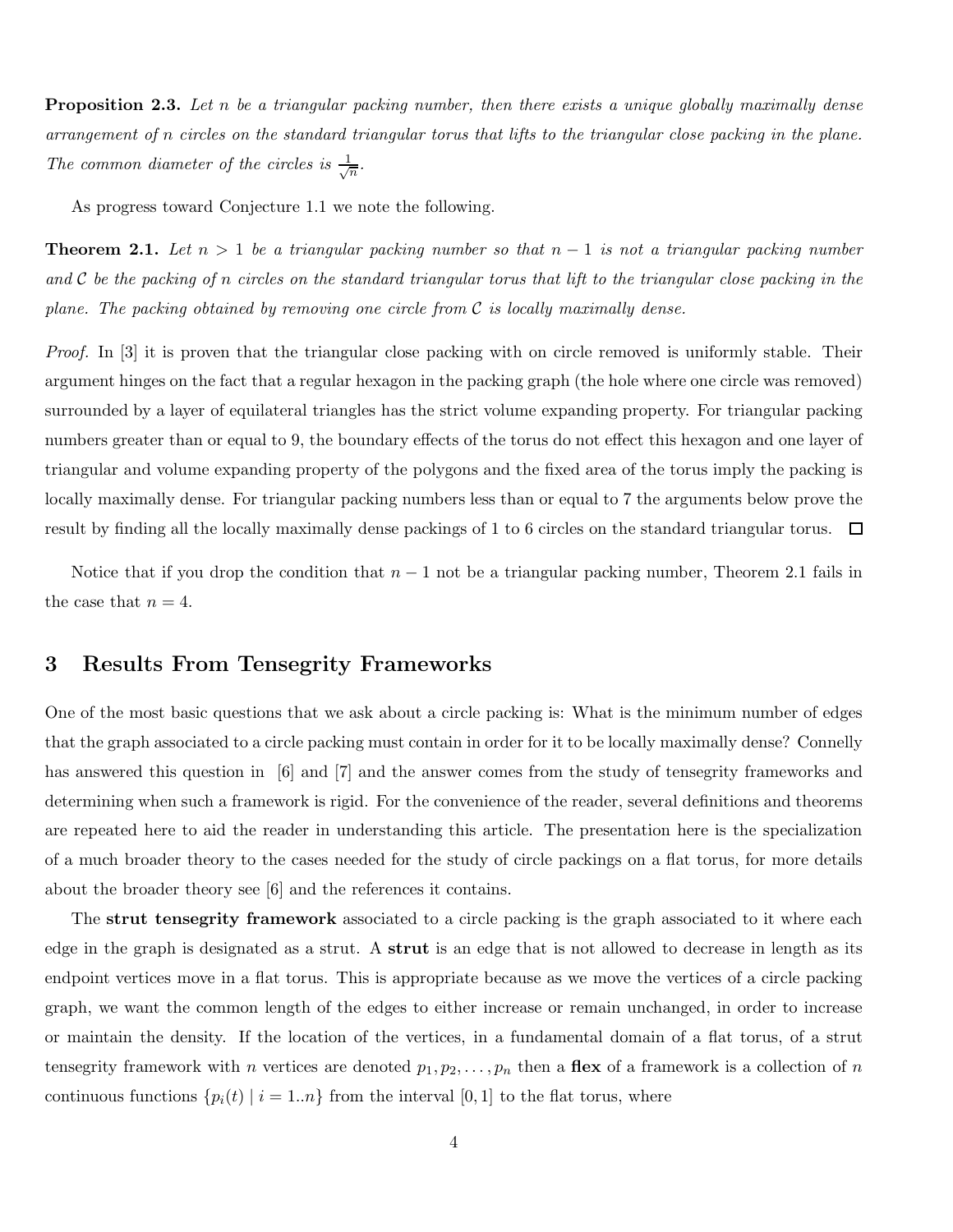- 1.  $p_i(0) = p_i$  for all i, and
- 2. for each pair  $(i, j)$  where  $\overline{p_i p_j}$  is a strut (i.e. edge) in the framework the distance between  $p_i(t)$  and  $p_j(t)$ does not decrease for all  $t$  in  $[0, 1]$ .

A strut tensegrity framework is considered rigid if the only flex of the framework is a trivial flex. In the context of a flat torus, the only **trivial flex** of a framework is the one where, for a fixed vector **v**,  $p_i(t) = p_i + t$ **v** for all i and all t in  $[0, 1]$ . That is, all the vertices are translated in the same direction by the same amount.

In the context of strut frameworks, there is another notion of rigidity that is easier check and is equivalent to the definition of rigidity given above. A **infinitesimal flex** of a framework is a collection of n vectors  $\{ \mathbf{p}'_i \mid i = 1..n \}$  where for each pair  $(i, j)$  where  $\overline{p_i p_j}$  is a strut

$$
(p_i - p_j) \cdot (\mathbf{p}'_i - \mathbf{p}'_j) \ge 0 \tag{1}
$$

A strut tensegrity framework is considered infinitesimally rigid if the only infinitesimal flex of the framework is a trivial infinitesimal flex. In the context of a flat torus, the only **trivial infinitesimal flex** of a framework is the one where, for a fixed vector **v**,  $\mathbf{p}'_i = \mathbf{v}$  for all *i*.

We have the following theorem due to Connelly (see [6, p. 49]) that relates these two notions of rigidity

**Theorem 3.1.** If a tensegrity framework consists only of struts then the framework is rigid if and only if it is infinitesimally rigid.

If you compare the definition of a locally maximally dense packing of circles and the definition of a rigid strut framework then it is easy to observe the following.

**Observation 3.1.** If the packing graph associated to a circle packing  $P$  is (infinitesimally) rigid as a strut framework then the circle packing  $P$  is locally maximally dense.

We are now in a position to state the main result of Connelly's from [6, p.56] (specialized to the context of flat tori) that begins to answer the question posed at the start of this section. This is a kind of converse of Observation 3.1.

**Theorem 3.2.** Let  $P$  be a packing graph that is locally maximally dense on a flat torus, then the strut framework associated to the packing graph  $G_P$  is (infinitesimally) rigid or  $G_P$  contains a subgraph  $G_Q$  (corresponding to sub-packing Q) whose associated strut framework is (infinitesimally) rigid and P contains circles that are free to move.

There exist locally maximally dense packings of equal circles which contain circles that are free to move (i.e. they are not held fixed by their neighbors), but the common diameter of all the circles cannot increase. For example, this occurs in the globally maximally dense arrangement of 7 circles packed into a hard-boundary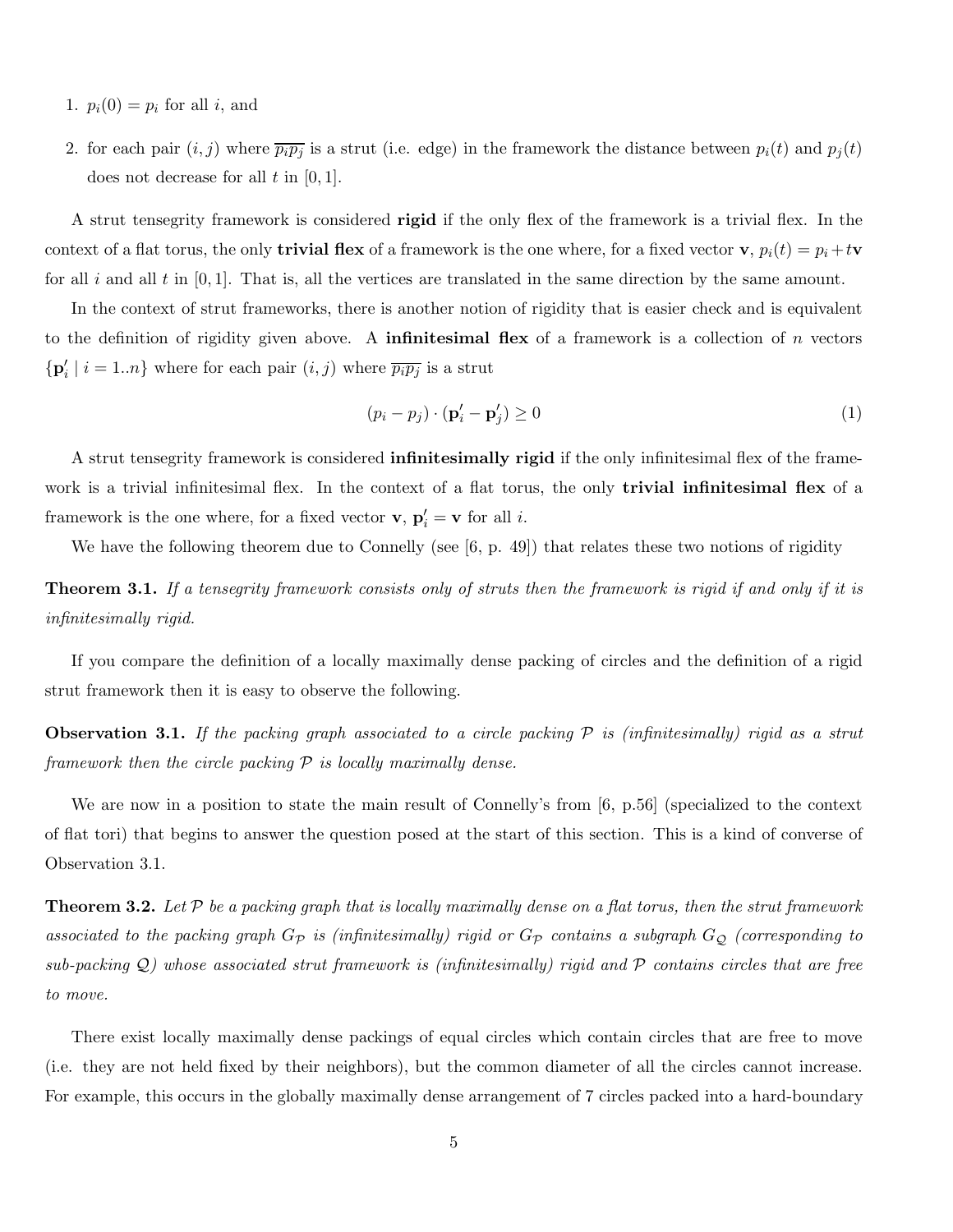square where one circle is is free to move. (This result is attributed to Schaer [18] in 1965 by Goldberg [10].) If we remove any circles that are free to move, called **free circles** (also known as **floaters** or **rattlers**), from such an arrangement, then we obtain a locally maximally dense packing for fewer circles in the flat torus. Our search will proceed sequentially from 1 to 6 circles and will find all of the locally maximally dense packings of these number of circles, and we will be able to tell, for any locally maximally dense arrangement, if there is room for another equal circle that could be a free circle in a locally maximally dense arrangement of a larger number of circles packed onto a flat torus. This will allow us to consider only connected graphs in our exhaustive search of all possible packing graphs and locally maximally dense packings without free circles in what follows.

Finally, we observe that we can lower bound the number of edges (and their arrangement) incident to a vertex in the packing graph associated to a locally maximally dense packing with no free circles.

**Proposition 3.1.** Let  $P$  be a locally maximally dense packing of circles with no free circles, then no circle in P has its points of tangency contained in a closed semi-circle. In particular, every circle is tangent to at least three circles.

*Proof.* Suppose that  $P$  is a locally maximally dense packing of circles with no free circles, and it contains a circle, C (with center  $p_1$ ), whose tangencies are restricted to a closed semi-circle. Consider the line l that passes through the center of C so that all points of tangency on C are on l or are on one side of l and let  $v$  be the vector perpendicular to l pointing away from the side of l that contains the points of tangency. Let  $p'_1 = v$  and  $p'_i = 0$ for all other circles in the packing. This assignment of vectors to the vertices of  $G_p$  is a non-trivial infinitesimal flex of the strut framework associated to  $G_{\mathcal{P}}$  and therefore  $G_{\mathcal{P}}$  is not rigid. This contradicts Theorem 3.2.  $\Box$ 

### 4 Packings Of 1 To 4 Circles

Using Inequalities 1, Connelly proves in [7] a lower bound on the number of edges that a packing graph must contain in order for the associated packing to be a locally maximally dense. Specializing Equation 2.1 in [7, p.59] to the flat torus we have the following.

**Proposition 4.1.** Let  $P$  be a locally maximally dense packing of n circles on a flat torus with no free circles then the packing graph associated to  $P$  contains at least  $2n - 1$  edges.

This lower bound is powerful and allows us to determine all the locally maximally dense packings of 1 to 4 circles on the standard triangular torus. The only locally maximally dense packing of one circle with diameter 1 is obviously the one obtained from Proposition 2.2 because 1 is a triangular packing number. It is also the only packing where a circle is tangent to itself. See Figure 1.

**Proposition 4.2.** The only locally maximally dense packing of two circles on the triangular torus (up to translated variants) is the packing pictured in Figure 2. The common diameter is  $\frac{1}{\sqrt{2}}$  $\overline{3}$ .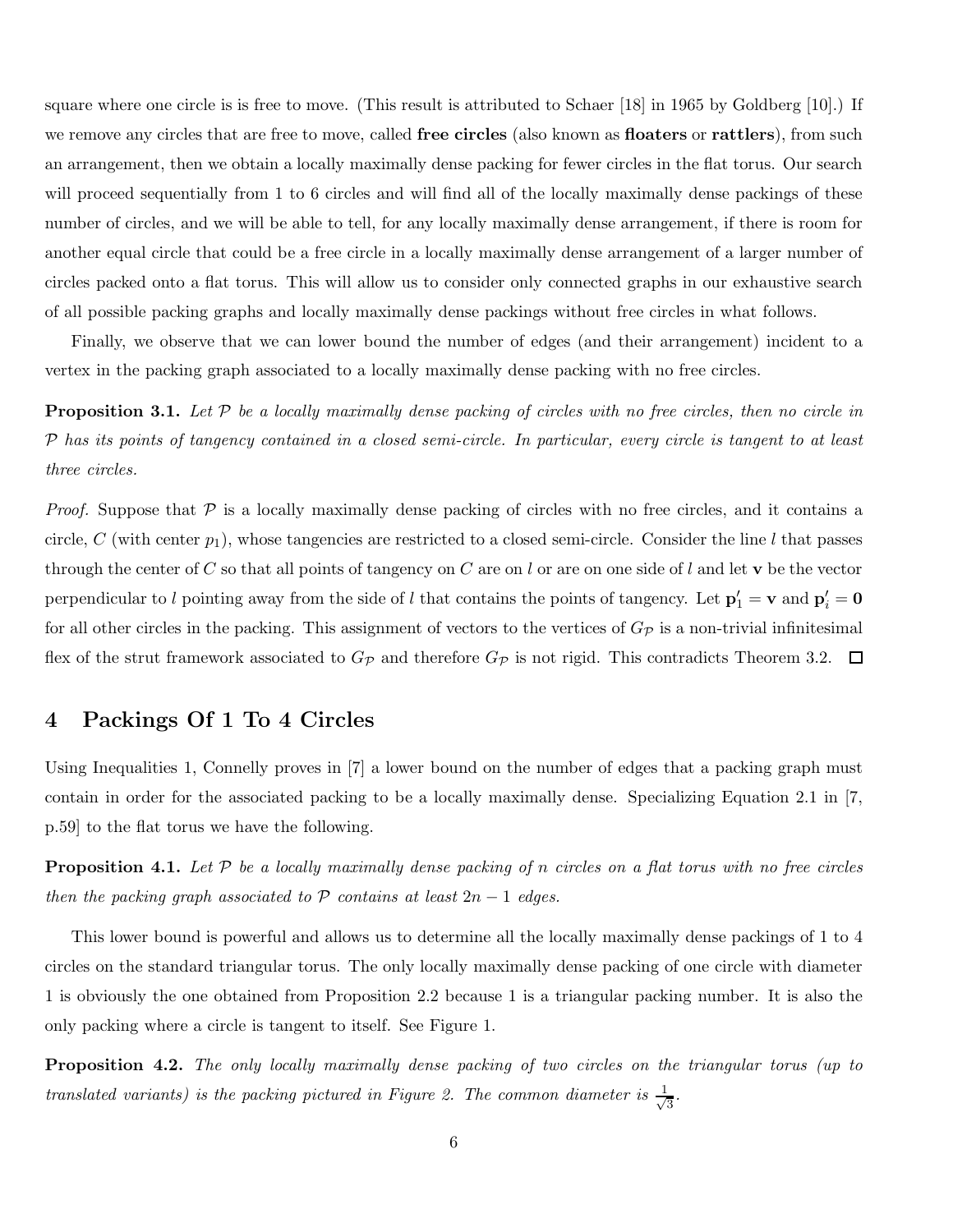

Figure 1: The only locally maximally dense packing of 1 circles on the standard triangular torus and therefore the globally maximally dense packing.



Figure 2: The only locally maximally dense packing of 2 circles on the standard triangular torus and therefore the globally maximally dense packing.

Proof. Consider the fundamental domain of the standard triangular torus with the standard basis. By translations we may fix the first circle at  $(0,0)$  and by Proposition 4.1 we must place the second circle in a location where it is tangent to the first circle in at least 3 ways. Using the symmetries of the lattice, we may assume that this circle is located in the triangle with vertices  $(0,0)$ ,  $(1,0)$  and  $(\frac{1}{2},\frac{\sqrt{3}}{2})$  $\frac{\sqrt{3}}{2}$ ). Inside this fundamental domain, if we place this circle anywhere except at  $(\frac{1}{2}, \frac{\sqrt{3}}{6})$  $\frac{\sqrt{3}}{6}$ , then a maximum of two tangencies are formed. Therefore we must must place the second circle at  $(\frac{1}{2}, \frac{\sqrt{3}}{6})$  $\frac{\sqrt{3}}{6}$ . Using Inequality (1) on the three edges of the packing graph it and Observation 3.1 is easy to show that this packing is locally maximally dense.  $\Box$ 

Now let us turn our attention to packings of 3 circles on the triangular torus.

**Proposition 4.3.** The only locally maximally dense packing of three circles on the triangular torus (up to translated variants) is the packing pictured in Figure 3. The common diameter is  $\frac{1}{\sqrt{2}}$  $\frac{1}{3}$ .

Proof. Observe that in the locally maximally dense packing for two circles a third circle can be located at  $(1, \frac{\sqrt{3}}{3})$  $\frac{\sqrt{3}}{3}$ ). The resulting packing must be globally maximally dense. Now we demonstrate that this packing is the only locally maximally dense packing by showing that any other packing with the minimum number of tangencies must be congruent to this one.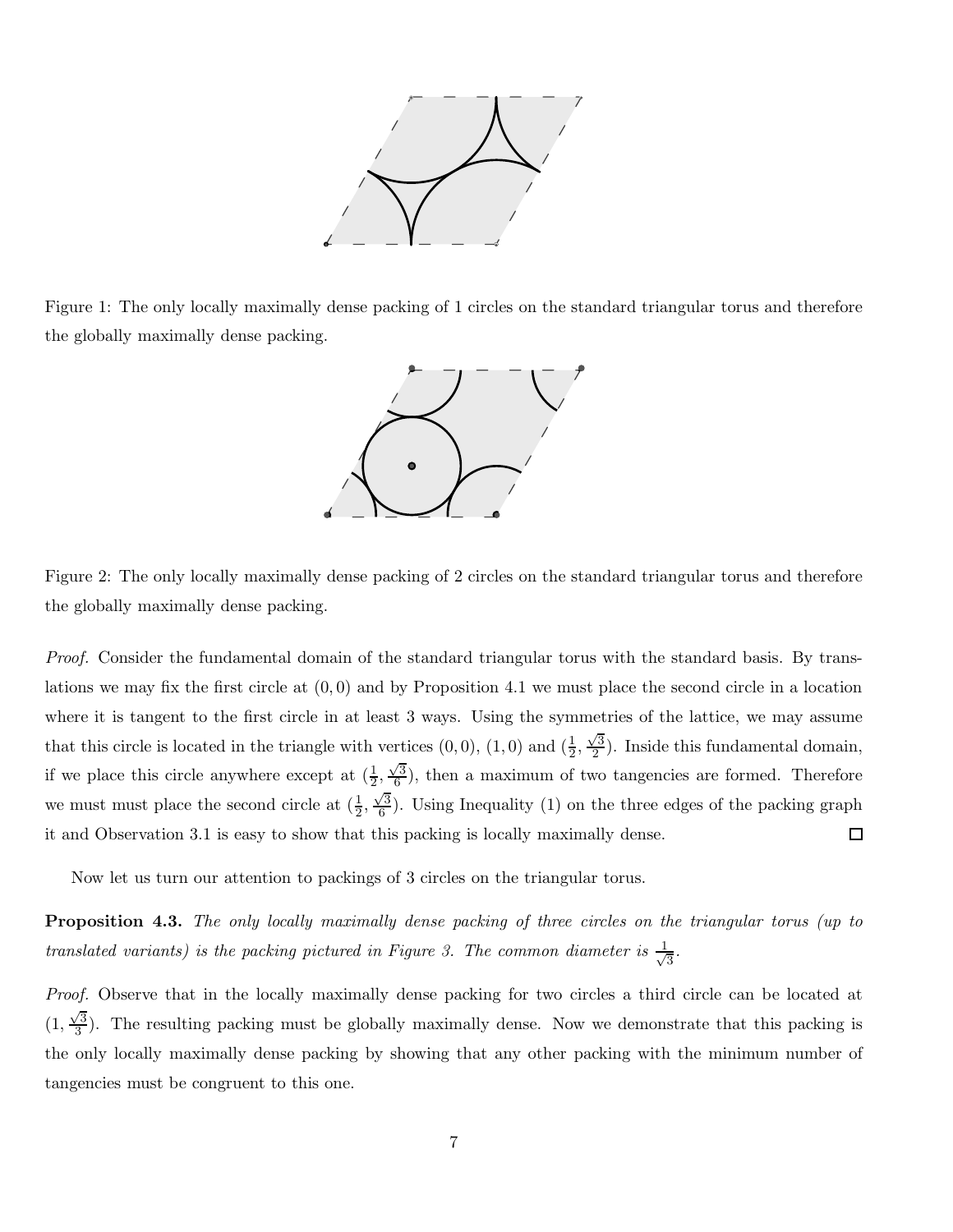

Figure 3: The only locally maximally dense packing of 3 circles on the standard triangular torus and therefore the globally maximally dense packing.

By Proposition 4.1 there must be at least 5 tangencies. There must be at least one pair of circles tangent to each other in at least two different ways (doubly-tangent) because there are only 3 circles and hence  $\binom{3}{2}$  $_{2}^{3})=3$ possible single tangencies. Call the doubly-tangent circles,  $C_1$  and  $C_2$ . By translations, we may assume that circle,  $C_1$  is centered at  $p_1 = (0,0)$  and using the symmetries of the triangular torus we may assume that the second circle,  $C_2$ , is tangent to  $C_1$  and the lift of  $C_1$  centered at  $(1,0)$  or the lifts of  $C_1$  at  $(1,0)$  and  $(\frac{1}{2},\frac{\sqrt{3}}{2})$  $\frac{3}{2}$ . Either choice of tangency arrangement leads to a similar argument, so we assume that the second circle,  $C_2$ is centered at  $p_2 = (\frac{1}{2}, \sqrt{d^2 - (\frac{1}{2})^2})$  $(\frac{1}{2})^2$  and d is the common diameter of the circles. Notice that this implies  $\frac{1}{2} \leq d \leq \frac{1}{\sqrt{2}}$  $\frac{1}{3}$ .

A disk of exclusion for circle C is a disk of *radius d* centered at C. By the definition of circle packing, another circle cannot have its center located interior to another circle's disk of exclusion. Let  $E_1$  and  $E_2$  be the disks of exclusion for the circles with centers  $p_1$  and  $p_2$ . As we have two tangencies in this packing (the double tangency) we must place one more circles in the fundamental domain to create at least 3 additional tangencies. There are exactly two locations for this circle denoted  $p_3$  and  $\overline{p_3}$  that accomplish this. See figure 4.



Figure 4: Three circles on the standard triangular torus with two circles of exclusion and the only possible locations of the center of circle  $C_3$ .

However, notice that when  $\frac{1}{2} \leq d < \frac{1}{\sqrt{2}}$  $\frac{1}{3}$ , both of packings are in a family of packings where the common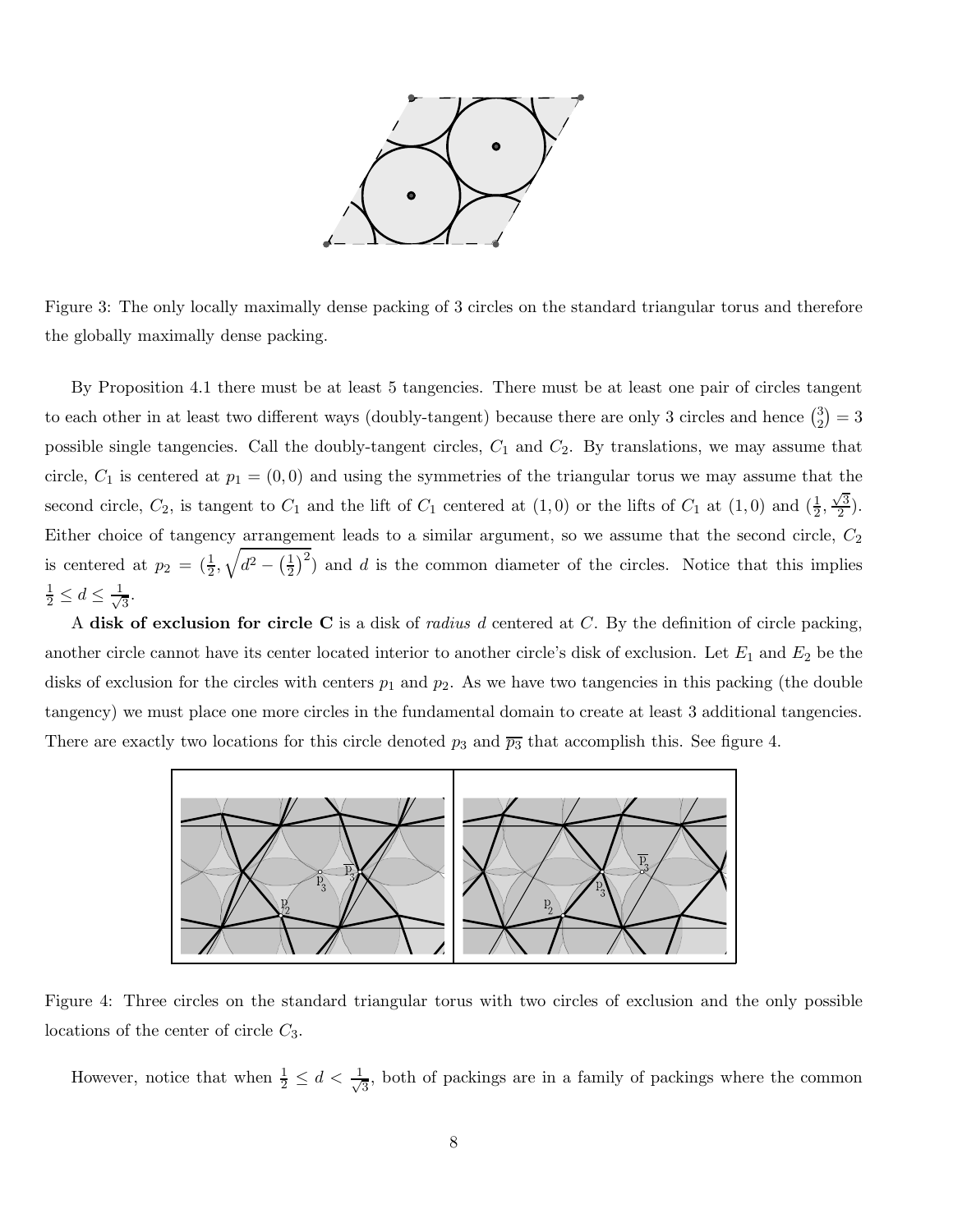diameter can increase and there each cannot be a locally maximally dense packing. Only when the globally maximal diameter is reached (where the packing graph is a union of triangles) does the packing graph become infinitesimally rigid. This demonstrates that the packing of Figure 3 is the unique locally maximally dense  $\Box$ packing.

Notice that if there is a pair of circles that are tangent to each other in three different ways in a triangular torus then the above arguments implies that the diameter of the circles must be  $\frac{1}{\sqrt{2}}$  $\frac{1}{3}$  and Proposition 2.1 about the upper bound on the diameter of a circle packing implies that  $n \leq 3$  in order for this diameter to be possible. Therefore we have the following.

Observation 4.1. If an equal circle packing on the triangular torus contains a pair of circles that are tangent to each other in three different ways, then the packing contains 1,2 or 3 circles.

Finding all the locally maximally dense packings of four circle easily follows from the fact that 4 is a triangular packing number and the upper bound on the diameter.



Figure 5: The only locally maximally dense packing of 4 circles on the standard triangular torus and therefore the globally maximally dense packing.

**Proposition 4.4.** The only locally maximally dense packing of four circles on the standard triangular torus (up to translated variants) is the packing pictured in Figure 5. The common diameter is  $\frac{1}{\sqrt{2}}$  $\frac{1}{4}$ .

Proof. As 4 is a triangular packing number, we know by Proposition 2.2 that the packing in Figure 5 is the unique globally maximally dense arrangement of 4 circles on the standard triangular torus. Suppose that was another locally maximally dense packing with common diameter  $d < \frac{1}{\sqrt{2}}$  $\frac{1}{4}$ . This restriction on the diameter prevents two circles from being tangent twice on the standard triangular torus. (Notice that if two circles are tangent twice in a packing then as the minimum distance between a circle and its lift is one, the common diameter is at least  $\frac{1}{2}$ .) Hence in this case there at most  $\binom{4}{2}$  $\binom{4}{2}$  = 6 tangencies which is less then the minimum 7 needed for a locally maximally dense packing of 4 circles.  $\Box$ 

The observation in the second half of this proof allows us to further restrict the packing graph when we have 5 or more circles in a packing on a triangular torus.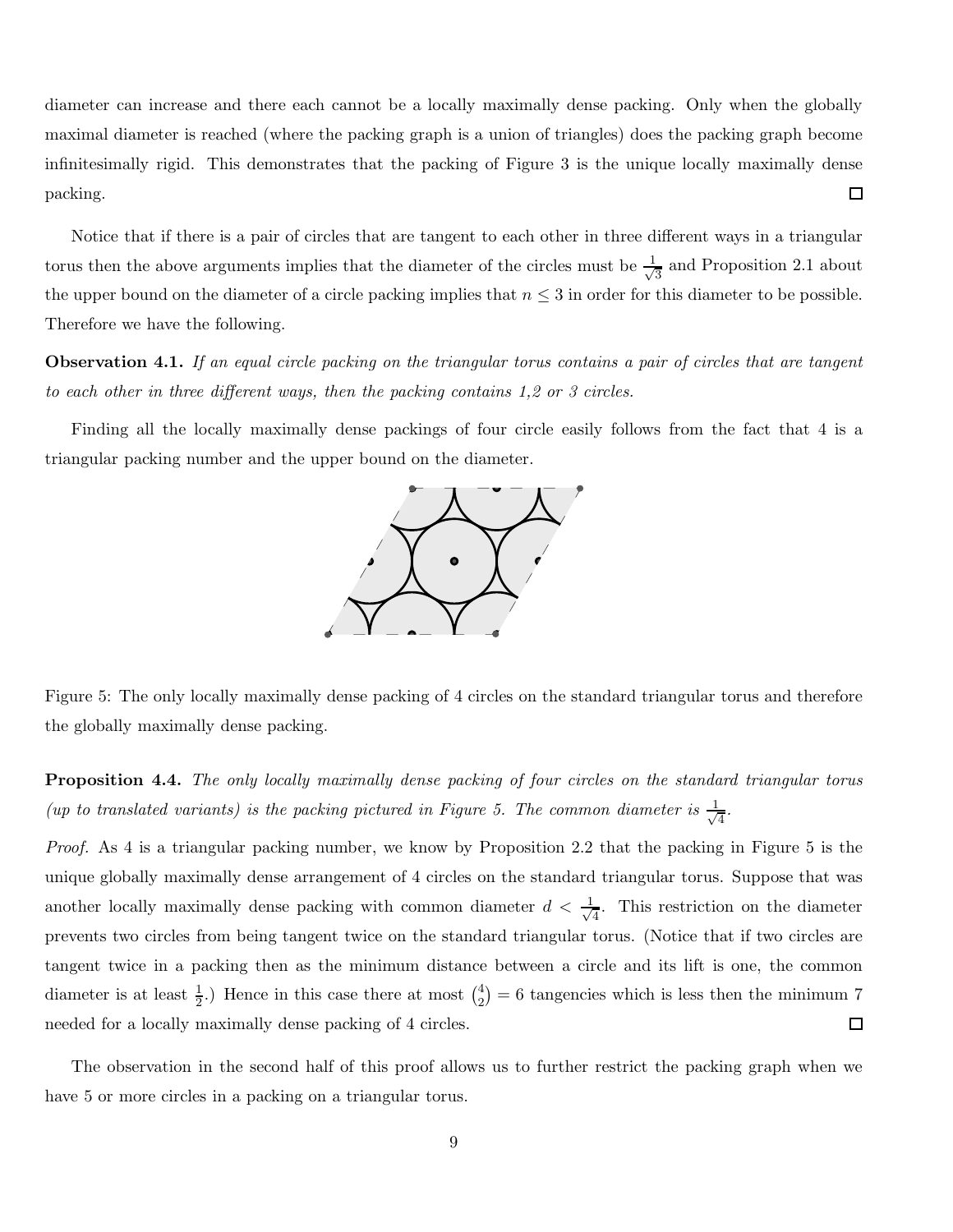**Proposition 4.5.** If an equal circle packing on the standard triangular torus contains a pair of circles that are tangent to each other in two different ways, then the packing contains 4 or fewer circles.

*Proof.* Suppose circles  $C_1$  and  $C_2$  are tangent to each other in two different ways. In the case of the standard triangular torus, the minimal distance from a circle to a lift of it is one, so if  $C_2$  is tangent to  $C_1$  and a lift of  $C_1$ , the triangle inequality implies that the common diameter of the circles is  $\frac{1}{2}$  or larger. However, the upper bound on the diameter given in Proposition 2.1 is greater than  $\frac{1}{2}$  $\frac{1}{2}$  only if  $1 \leq n \leq 4$ , so the equal circle packing contains at most 4 circles.  $\Box$ 

## 5 Results From Topological Graph Theory

The results from tensegrity frameworks and a study of the upper bound of the diameter of a packing on a square torus allows us to state many properties of the packing graph associated to a locally maximally dense packing. Collecting these yields the following.

**Observation 5.1.** Given a locally maximally dense packing,  $P$ , of  $n > 4$  equal circles (without any free circles) on a torus, the packing graph  $G_{\mathcal{P}}$  satisfies the following conditions.

- 1. It contains at least  $2n-1$  (Proposition 4.1) and at most 3n edges (triangular close packing).
- 2. It contains no loops as the only packing of one circle contains a self-tangent circle.
- 3. It contains no multi-edges as every pair of vertices is connected at most once (Observations 4.5 and 4.1).
- 4. Every vertex is connected to at least three others (Proposition 3.1) and at most six others.

So there are two natural question to ask:

- 1. For a fixed n, how many abstract graphs satisfy the properties in Observation 5.1?
- 2. How many ways can those abstract graphs from Question 1 be embedded on a flat torus?

The first question will be discussed in the next section and the second question has been extensively studied by topological graph theorists.

Following the development in [16], let G be a connected graph with vertex set  $V(G) = \{1, 2, ..., n\}$  and edge set  $E(G)$ . The set of neighbors of  $i \in V(G)$  is given by  $N(i) = \{j \in V(G) \mid ij \in E(G)\}\$ . A rotation at i is a cyclic permutation  $\rho_i: N(i) \to N(i)$ , and a set  $\rho = {\rho_i}_{i \in V(G)}$  is called a rotation scheme on **G**. Each rotation scheme on  $G$  determines a 2-cell embedding of  $G$  onto a surface of genus  $g$  and there is a one-to-one correspondence between oriented and labeled embeddings of  $G$  and rotation schemes for  $G$  given by the following theorem, see [20, Sec. 6.6].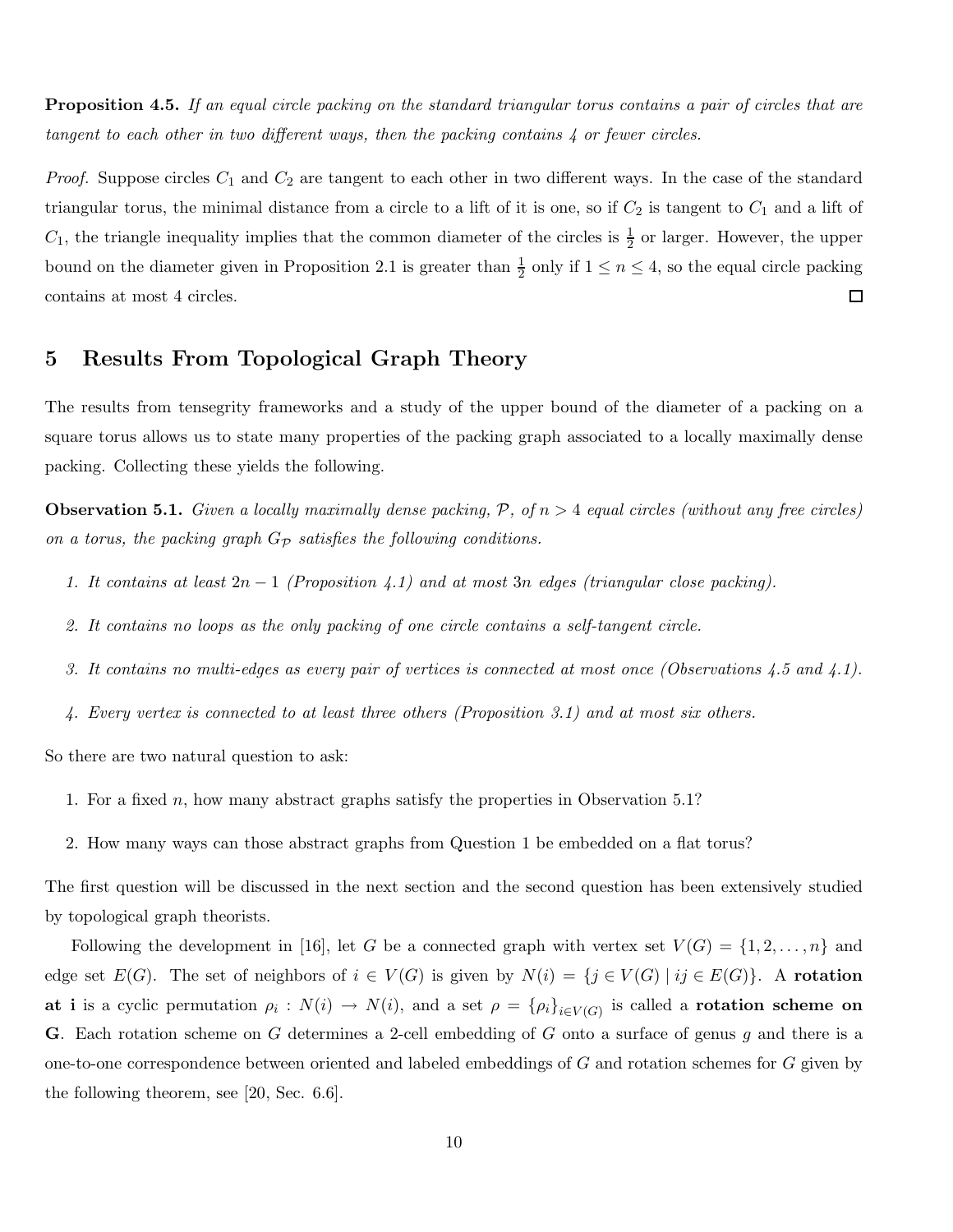**Theorem 5.1.** Each rotation scheme on G determines a 2-cell embedding  $M(G)$  of G on a closed oriented 2-manifold M, such that there is an orientation on M which induced a cyclic ordering of the edges  $\{i, k\}$  at i in which the immediate successor to  $\{i,k\}$  is  $\{i,\rho_i(k)\}, i=1,\ldots,n$ . Conversely, given an oriented labeled 2-cell embedding of G on a closed oriented 2-manifold M there is a corresponding rotation scheme on G determining that embedding.

This leads naturally to an algorithm that takes a rotation scheme and determines the labeled oriented embedding on a surface. Given a rotation scheme on  $G$ ,  $\rho$  and a list of the oriented edges of G (each edge of G corresponds to two oriented edges), we can determine the faces of the embedding. For each oriented edge ij the next edge in the face is  $j\rho_j(i)$ , repeating this we can trace the faces in the embedding of G determined by  $\rho$ , marking the oriented edges as they are traced. The number of unoriented edges and the number of faces and the Euler formula determine the genus of the surface determined by  $\rho$ .

The number of rotation schemes for a given graph is  $\prod_{i=1}^{n}(|N(i)|-1)!$ , where  $|N(i)|$  is the number of vertices adjacent to vertex i. Searching all of these rotation schemes for torus (genus 1) embeddings determines all of the possible oriented labeled 2-cell torus embeddings of a graph G, but many of these are essentially the same. Some are merely relabelings of others, some are identical except for the choice of orientation or both. As circle packing graphs do not come with natural labels or orientations, we are going to regard two rotation schemes,  $ρ$  and  $σ$ , on G as equivalent if there exists an automorphism  $α$  in the automorphism group of G such that  $\alpha \rho_i \alpha^{-1} = \sigma_{\alpha(i)}$  or  $\alpha \rho_i^{-1} \alpha^{-1} = \sigma_{\alpha(i)}$  for all *i*.

This gives us an easily programable method for determining all the possible unlabeled, unoriented 2-cell torus embeddings of a given abstract graph onto a topological torus. Once we have a complete answer to question 1 above, this gives us a way to determine a list of *all* potential packing graphs (i.e. 2-cell embeddings of a graph onto a torus) and among these embedded graphs the packing graph associated to all locally maximally dense packing must appear so long as it is a 2-cell embedding as the following lemma guarantees.

Lemma 5.1. If a packing of circles on a flat torus is locally maximally dense without any free circles then the associated packing graph is a 2-cell embedding.

*Proof.* Suppose that we have a locally maximally dense packing of circles,  $P$  whose associated packing graph,  $G_{\mathcal{P}}$  is not 2-cell embedded on a flat torus. Let R be the region that is not a 2-cell and let B be one component of the polygonal boundary path of edges of R. If B is homotopically trivial (i.e. if  $G_{\mathcal{P}}$  is planar) then let C be the smallest circle containing  $B$ . As  $B$  is a polygonal chain of straight edges, there must be a vertex on C. Clearly all of the tangencies to the circle corresponding to this vertex are contained in a closed semi-circle, contradicting Proposition 3.1.

Now suppose that B is not homotopically trivial. Let  $v_1$  and  $v_2$  be a basis for the lattice of the flat torus and translate  $G_{\mathcal{P}}$  so that a vertex, v, of B has (1) coordinates of the form  $t_1\mathbf{v}_1+0\mathbf{v}_2$  or  $0\mathbf{v}_1+t_1\mathbf{v}_2$  for some  $t_1 \in [0,1)$ ,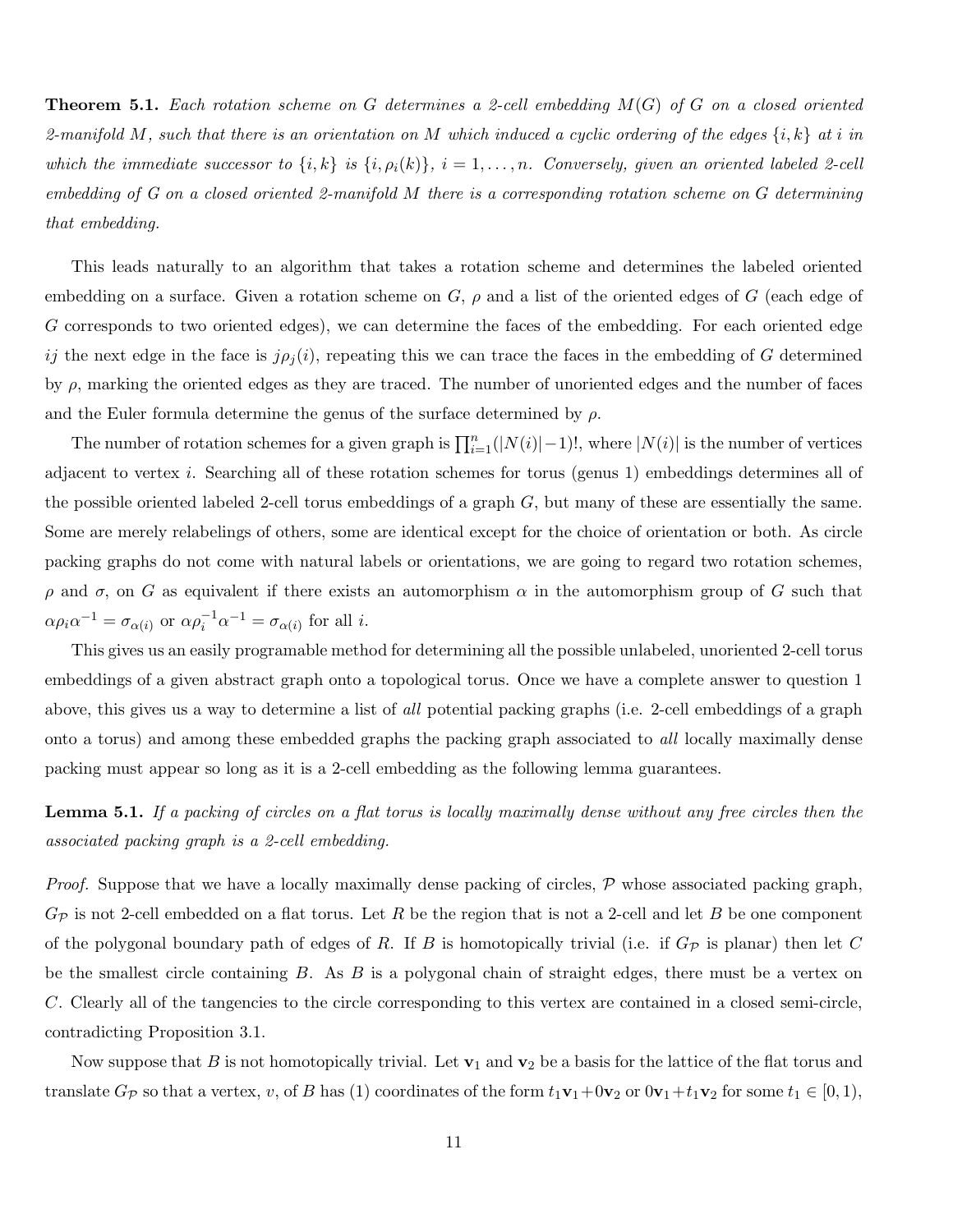and (2) there exists a lift of v that is contained in closure (in  $\mathbb{E}^2$ ) of the fundamental domain so that the line segment, l, connecting v and  $\overline{v}$  is in the same homotopy class as B. Locally, on one side of B in the fundamental domain is part of the region R, if l is not contained in R, or all of the edges of B are on l, then the tangencies to the circle corresponding to vertex  $v$  are contained in a closed semi-circle, contradicting Proposition 3.1. In the remaining cases, one of the vertices that is furthest from l leads to a circle with tangencies that contradict  $\Box$ Proposition 3.1.

## 6 Packings of 5 Circles

Packing 5 circles onto a flat torus requires at least 9 and at most 10 tangencies by Observation 5.1. This means that, abstractly, that the packing graph of any locally maximally dense packing is isomorphic to the complete graph on 5 vertices, denoted  $K_5$  or to  $K_5$  with an edge removed. Using the ideas outlined in Section 5, there are 1800 labeled, oriented 2-cell embeddings which reduce to 6 unoriented, unlabeled 2-cell embeddings of  $K_5$ on a flat torus (pictured in Figure 6) and there are 206 labeled, oriented 2-cell embeddings which reduce to 14 unoriented, unlabeled 2-cell embeddings of  $K_5$  minus an edge on a flat torus. Thirteen of these embeddings contain a triangle and the  $14<sup>th</sup>$  is Embedding 4 in Figure 6 with an edge removed, see Figure 8. The software by Kocay ([12]) implementing the torus embedding algorithm given in [13] was invaluable in drawing these 20 embeddings on the torus and calculating the automorphism groups of abstract graphs.



Figure 6: The six inequivalent embeddings of  $K_5$  on a flat torus.

**Lemma 6.1.** If the packing graph associated with a locally maximally dense packing of five equal circles on the standard triangular torus contains a triangle, then the packing is congruent to the locally maximally dense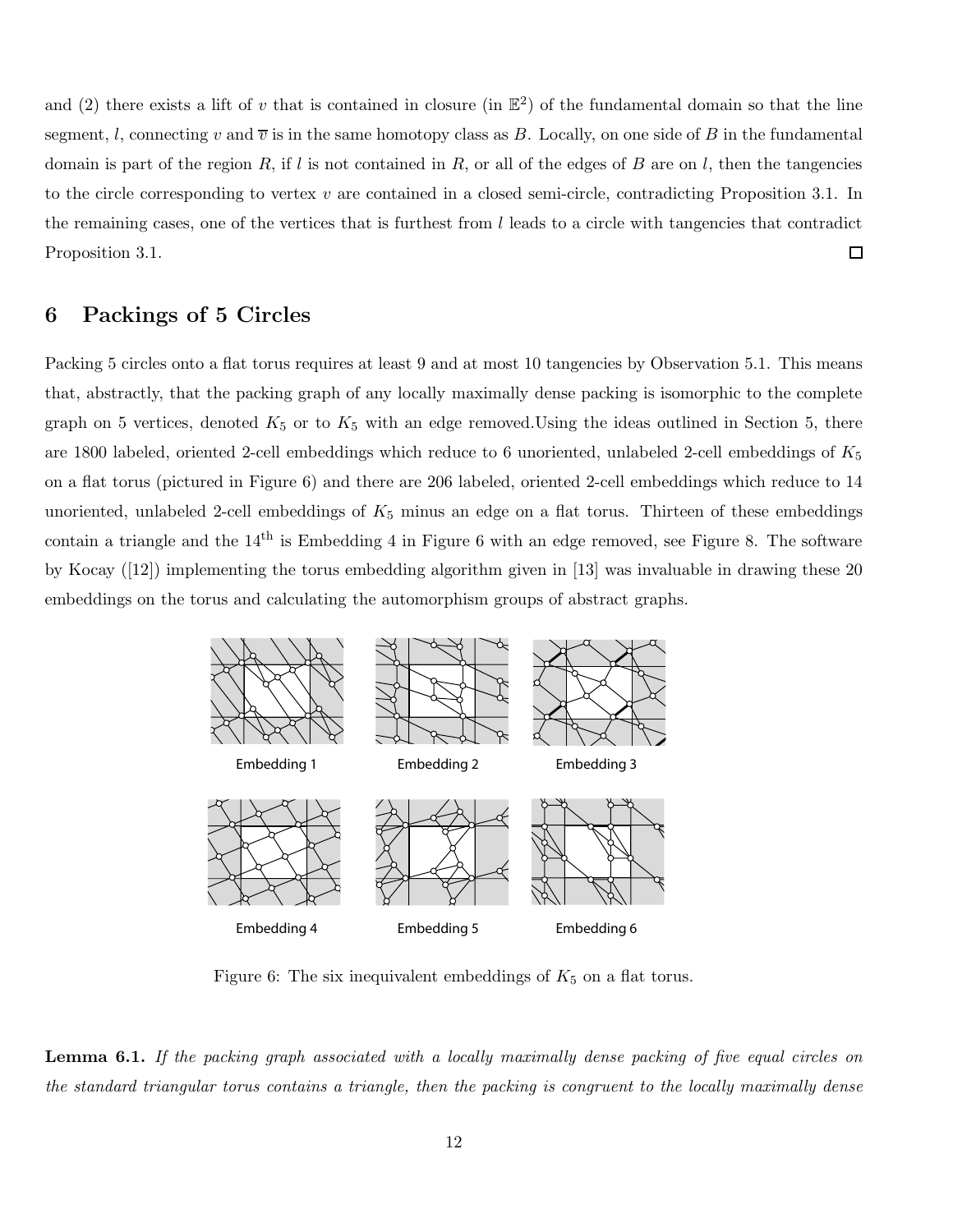

Figure 7: The only locally maximally dense packing of 5 circles on the standard triangular torus and therefore the globally maximally dense packing.

#### arrangement shown in Figure 7.

Proof. Suppose the packing graph associated to a locally maximally dense packing of five equal circles on the standard triangular torus contain a triangle. Using the symmetries of torus, we may assume that one vertex of the triangle is at the origin in the standard fundamental domain and that line connecting the vertex at the origin to the midpoint of the opposite side makes an angle  $\alpha$  with the vector  $\langle 1, 0 \rangle$  and that  $0 \le \alpha \le \frac{\pi}{6}$  $\frac{\pi}{6}$ . Let the locations of the vertices of the triangle be  $p_1 = (0, 0)$ ,  $p_2$  and  $p_3$  and the common edge length in the packing graph be  $d$ , the diameter of the circles in the packing. A disk of exclusion for circle C is a disk of radius d centered at C. By the definition of circle packing, another circle cannot have its center located interior to another circle's disk of exclusion. Let  $E_1$ ,  $E_2$  and  $E_3$  be the disks of exclusion for the circles with centers  $p_1$ ,  $p_2$  and  $p_3$ . As we have three tangencies, by Proposition 4.1, we must place two more circles in the fundamental domain to create at least six additional tangencies. If we assume that the two new circles are tangent to each other, we need to place the new circles in locations where they are tangent to two or three of the circles with centers  $p_1$ ,  $p_2$  and  $p_3$ . That is, we must place at least one circle at a triple intersection and the other at a double intersection point of the boundaries of  $E_1$ ,  $E_2$  and  $E_3$ .

Table 1 illustrates representative arrangements of the disks of exclusion  $E_0$ ,  $E_1$ , and  $E_2$ , on the standard triangular torus for various values of d and  $\alpha$ . We found all arrangements with a triple intersection point and checked whether it was possible to insert one circle at a triple intersection point and another circle at a second triple intersection point or double intersection point. Here is a brief discussion of the cases from Table 1.

#### Cases 1, 3, 6, and 7:

There are no triple intersections points of the boundaries of the disks of exclusion.

#### Case 5:

The union of the interiors of the three disks of exclusion cover the entire fundamental domain.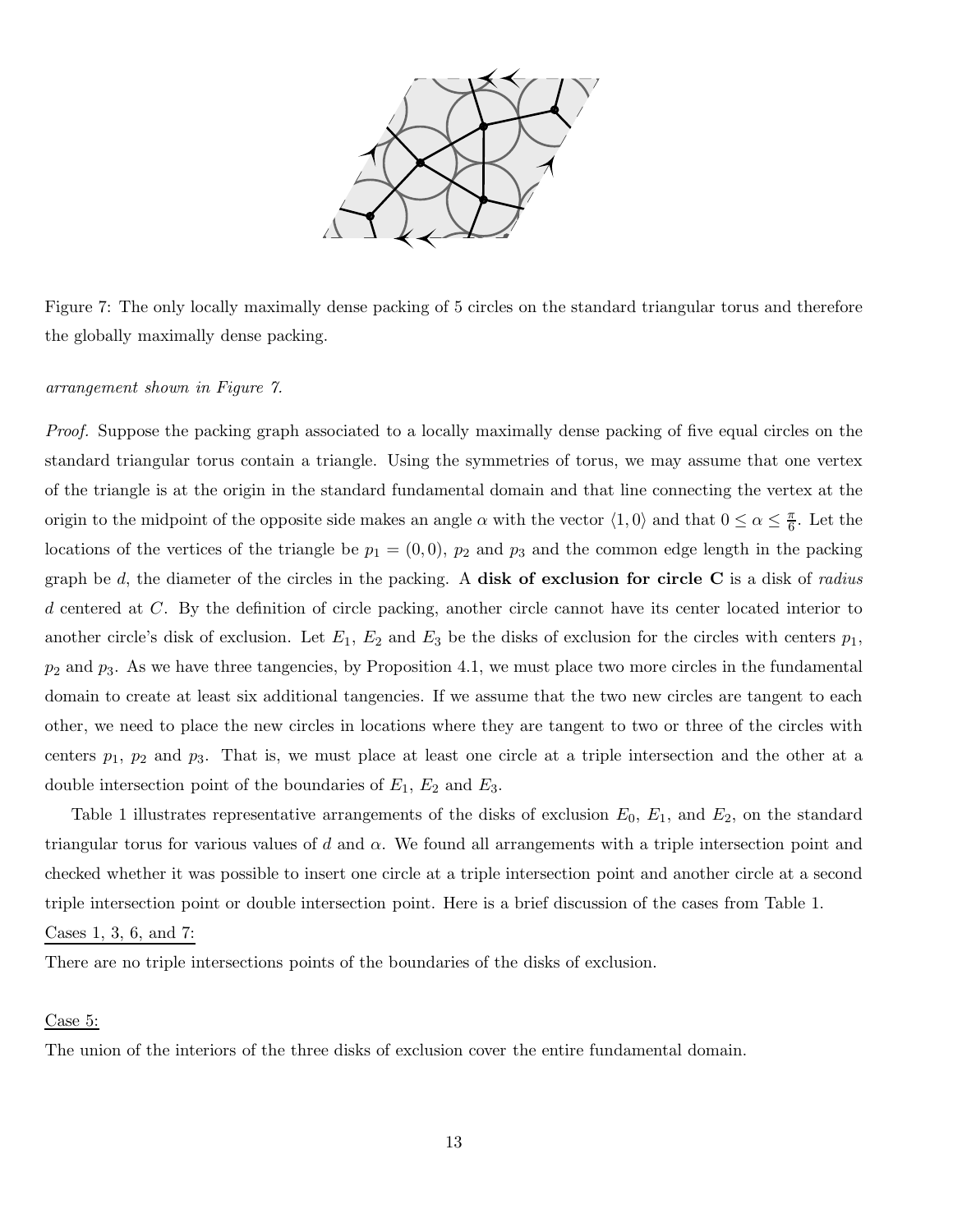

Table 1: Representative arrangements of the disks of exclusion  $E_0$ ,  $E_1$ , and  $E_2$ , on the standard triangular torus for various values of d and  $\alpha$ .

#### Cases 8, 9, and 10:

In these cases, for a fixed value of d there is exactly one value of  $\alpha$  for which a triple intersection point occurs. At each fixed d value, all other values of  $\alpha$  lead to arrangements containing double, but not triple, intersection points. When triple intersection points are formed the diameter of the region inside the fundamental domain but outside of the disks of exclusion is less than  $d$  and there is no way to add two additional circles.

#### Case 2:

There are three triple intersection points and six double intersection points and this leads to two possible packings (up to symmetry), however both of these packings are not locally maximally dense.

#### Case 4:

The only points in the fundamental domain exterior to union of the interior of the disks of exclusion are  $p_4 = \left(\frac{\sqrt{3}\sqrt{11}}{12} + \frac{1}{4}\right)$  $\frac{1}{4}, \frac{\sqrt{3}}{6}$  $\frac{\sqrt{3}}{6}$ ), and  $p_5 = (\frac{\sqrt{3}\sqrt{11}}{12} + \frac{3}{4})$  $\frac{3}{4}, \frac{\sqrt{3}}{3}$  $\frac{\sqrt{3}}{3}$ ). When circles  $C_4$  and  $C_5$  are centered at points  $p_4$  and  $p_5$ , the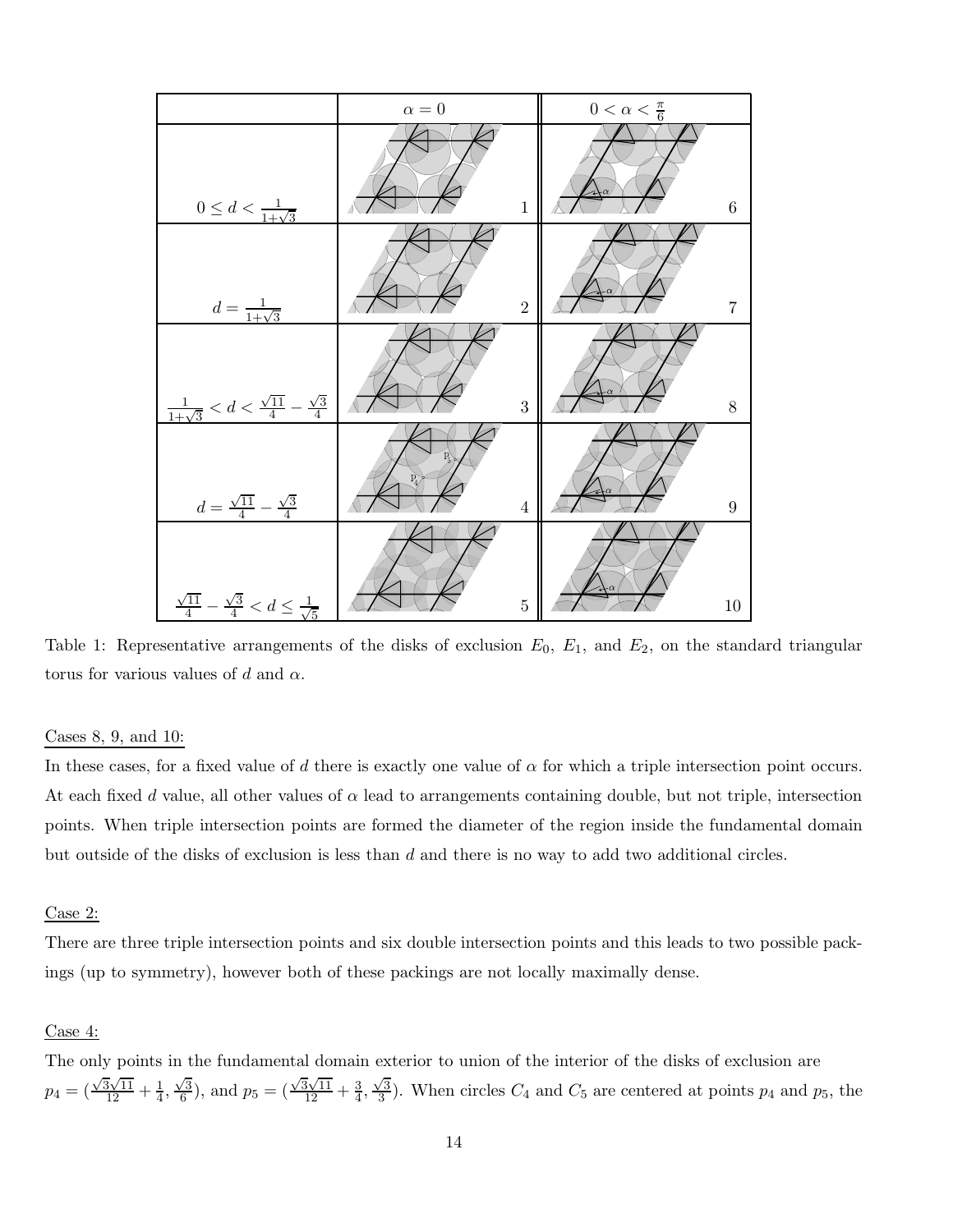five circles are arranged in the locally maximally dense packing shown in Figure 7.

By exhaustive search of the feasible values of  $\alpha$  and d this demonstrate that the only locally maximally dense packing of 5 circles on the standard triangular torus that contain a triangle is the arrangement indicated  $\Box$ in case 4 of Table 1.



Figure 8: The only embeddings of  $K_5$  minus an edge without a triangle.

**Proposition 6.1.** There exists a unique locally maximally dense equal circle packing of 5 circles on the standard triangular torus with packing graph Embedding 3 in Figure 6 with the bold face edge removed. See also Figure 7. The common diameter is  $\frac{\sqrt{11}-\sqrt{3}}{4}$  $\frac{-\sqrt{3}}{4}$ .

Proof. Notice that of the 20 possible embedding that could be the packing graph of a locally maximally dense packing, 18 contain a triangle and by Lemma 6.1, the only one that leads to a locally maximally dense packing is Embedding 3 in Figure 6 with the bold edge removed. This is the embedding shown in Figure 7. The only other possibility is Embedding 4 of Figure 6 or this embedding with an edge removed. If these are equilateral embeddings with edge length d, then the distance between  $v_1$  and  $\overline{v}_1$  in Figure 8 (or the corresponding vertices in Embedding 4) is 3d. As these vertices must differ by a lattice vector, the d is upper bounded by  $\frac{1}{\sqrt{2}}$  $\frac{1}{5}$ , then  $3d < \sqrt{3}$  and they must be distance one apart. The same argument implies that the pairs  $\{v_1, \overline{\overline{v}}_1\}$ ,  $\{\overline{v}_1, \overline{\overline{\overline{v}}_1}\}$  and  ${\{\overline{v}_1,\overline{\overline{v}}_1\}}$  must also be a unit distance apart. The pairs  ${\{\overline{v}_1,\overline{\overline{v}}_1\}}$  and  ${\{\overline{v}_1,\overline{\overline{v}}_1\}}$  can be at most  $(2+\sqrt{3})d$  apart, so they must also be a unit distance apart. This implies that there is a vertex and three lifts and all 6 pair of these are a unit length apart, which is impossible on the standard triangular lattice and therefore neither of these can be a packing graphs on the standard triangular torus.  $\Box$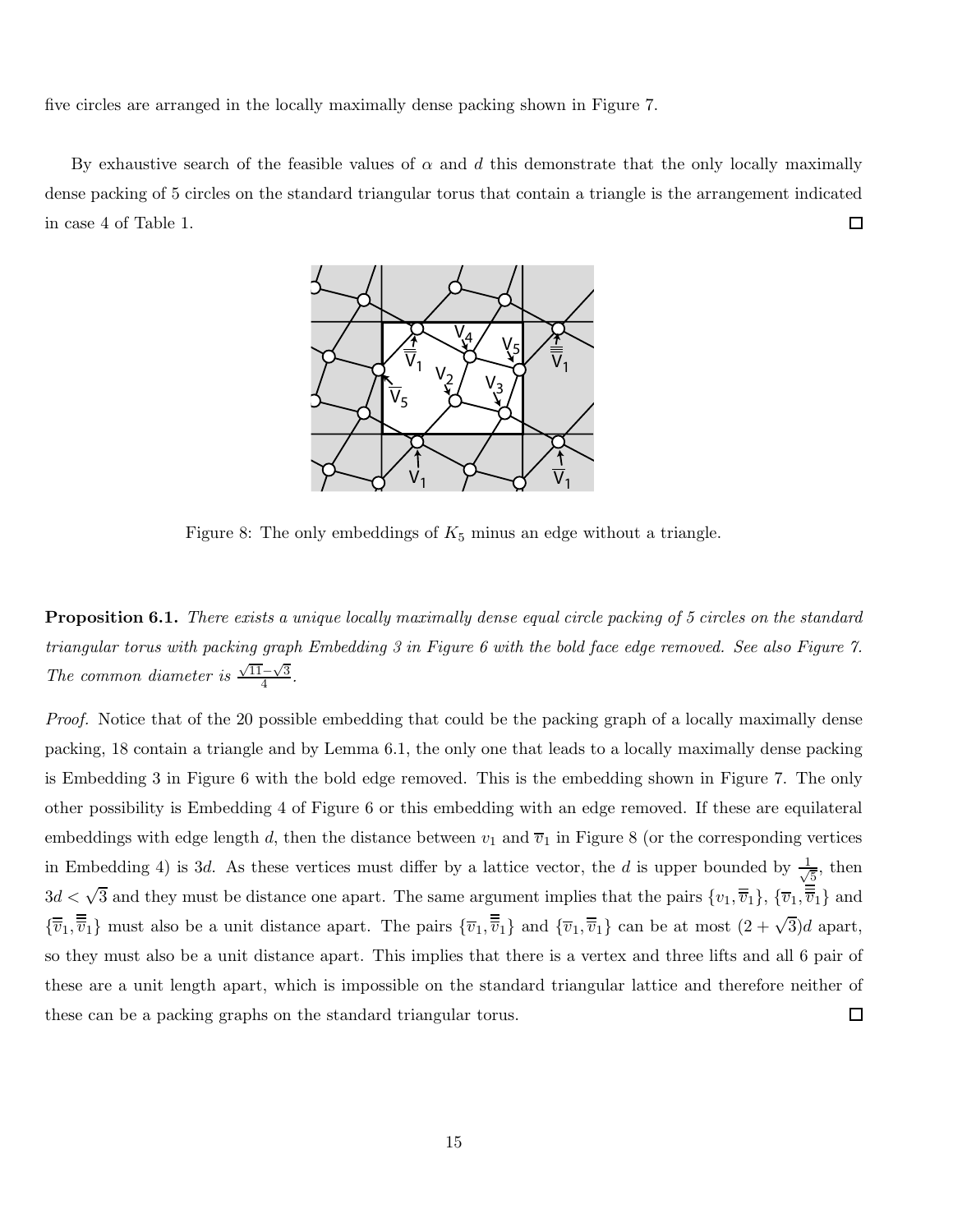## 7 All Locally Maximally Dense Packings Of 6 Circles

Packing 6 circles onto a flat torus requires at least 11 tangencies by the first property of Observation 5.1; the second property implies that there is at most 15 tangencies. This means that abstractly that the packing graph of any locally maximally dense is isomorphic to the complete graph on 6 vertices, denoted  $K_6$  or to  $K_6$  with between one and four edges removed. There are 13 possible abstract (ignoring the embedding) graphs that respect the properties listed in Observation 5.1. Using the ideas outlined in Section 5 Table 2 indicates the number of toroidal embeddings of each of the 13 abstract graphs and the number

| Number            | Labeled<br>and    | Unlabeled and  | Number<br>Re-   | Number<br>Re-  |
|-------------------|-------------------|----------------|-----------------|----------------|
| Edges<br>$\sigma$ | $Em-$<br>Oriented | Unoriented     | After<br>main   | After<br>main  |
| Removed           | beddings          | Embeddings     | Prop. 7.1       | 7.1<br>Props.  |
| from $K_6$        |                   |                |                 | to 7.4         |
| $\overline{0}$    | 1800              | $\overline{4}$ | $\overline{2}$  | $\mathbf{1}$   |
| $\mathbf{1}$      | 1584              | 24             | $\overline{5}$  | $\mathbf{1}$   |
| $2$ (Type 1)      | 1488              | 66             | $6\phantom{.}6$ | $\overline{0}$ |
| $2$ (Type 2)      | 1056              | $47\,$         | 12              | $\overline{4}$ |
| $3$ (Type 1)      | 1016              | 140            | $13\,$          | $\overline{2}$ |
| 3 (Type 2)        | 684               | 88             | 19              | $\overline{2}$ |
| $3$ (Type 3)      | 1224              | 22             | $\overline{2}$  | $\mathbf{1}$   |
| $3$ (Type 4)      | 524               | 17             | 8               | 3              |
| $4$ (Type 1)      | 450               | 122            | $22\,$          | $\overline{5}$ |
| $4$ (Type 2)      | 332               | $52\,$         | $15\,$          | $\overline{5}$ |
| $4$ (Type 3)      | 696               | 33             | $\overline{5}$  | $\overline{2}$ |
| $4$ (Type 4)      | 408               | $20\,$         | $\overline{2}$  | $\mathbf{1}$   |
| $4$ (Type 5)      | 308               | 25             | 11              | $\overline{7}$ |
| Total             | 11570             | 660            | 122             | 34             |

Table 2: Data for the toroidal embeddings of  $K_6$  with between zero and four edges removed.

## 7.1 Eliminating Potential Packing Graphs

From these 660 potential packing graphs (i.e. 2-cell embeddings of an abstract graph), we can eliminate many of them using the following proposition.

**Proposition 7.1.** If an equal circle packing on a flat torus is locally maximally dense with no free circles, then each vertex in its packing graph is not surrounded by any one of the following: (1) two triangles and a polygon,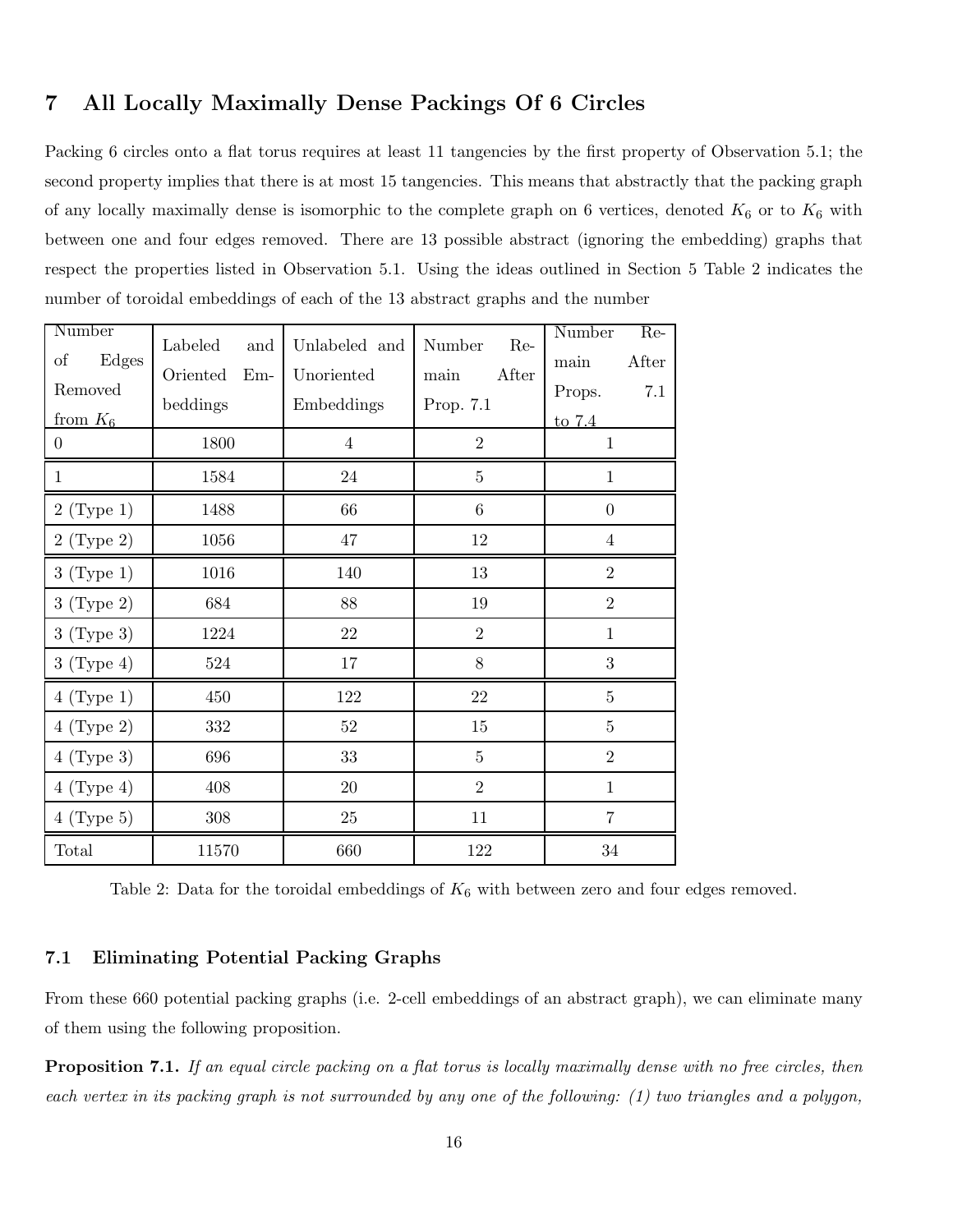

Figure 9: The two inequivalent embeddings of  $K_6$  on a flat torus.

 $(2)$  three triangles and a polygon,  $(3)$  five triangles,  $(4)$  four triangles and a quadrilateral,  $(5)$  six polygons with at least one non-triangle, (6) a triangle, a quadrilateral and a polygon, (7) two triangles and two quadrilaterals, (8) three quadrilaterals, or (9) seven (or more) polygons.

Proof. This follows by observing that an equal circle packing graph is equilateral and this forbids certain face patterns around a vertex. For example a vertex can't be surrounded by three equilateral triangles and a polygon because the tangencies at that vertex would be contained in a closed semi-circle violating Proposition 3.1. Five equilateral triangles cannot surround a vertex because the angles around any vertex must be  $2\pi$ . If a vertex is surrounded by three rhombi then three new edges are forced because the angles in a rhombus in a equal circle packing graph are between 60 and 120 degrees. The other cases follow similarly.  $\Box$ 

Applying this proposition to the 660 potential packing graphs eliminates all but 122 of them as is indicated in the 4th column of Table 2. Here are some useful simple geometric propositions that help eliminate possible packing graphs

**Proposition 7.2.** Let G be a potential packing graph. If G contains a chain of edges  $\overline{AB}$ ,  $\overline{BC}$  and  $\overline{CD}$ , where A, B, C, and D are vertices (or lifts of vertices) such that  $\overline{AB}$  is parallel to  $\overline{CD}$ , A and D are on the same side of  $\overleftrightarrow{BC}$  and there is no edge connecting A and D, then G is not the packing graph of an equal circle packing on a flat torus.

*Proof.* If G was a packing graph of an equal circle packing then  $\overline{AB}$ ,  $\overline{BC}$  and  $\overline{CD}$  would all be the same length, d. The other conditions imply that the distance from  $A$  to  $D$  is also  $d$  and therefore they should be connected with an edge, a contradiction to the hypotheses of the proposition.  $\Box$ 

**Proposition 7.3.** Let G be the packing graph of an equal circle packing on a flat torus in which there exists a cycle  $v_1v_2v_3v_4v_5v_6$  where  $v_i$  are different vertices (or lifts of vertices). If  $\overline{v_1v_2} \parallel \overline{v_4v_5}$ , then either  $\overline{v_2v_3} \parallel \overline{v_6v_1}$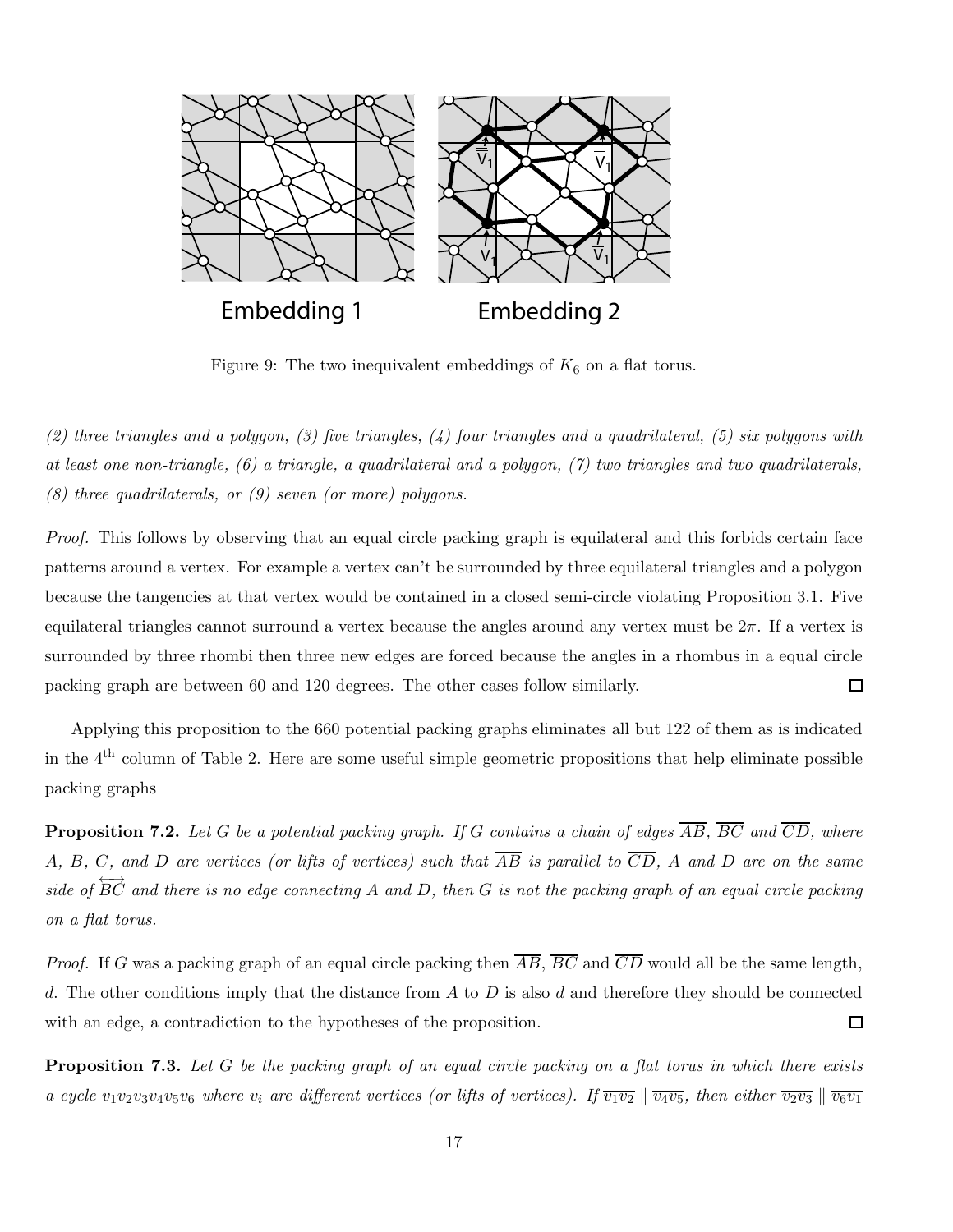*Proof.* Since  $\overline{v_1v_2} \parallel \overline{v_4v_5}$  and the length of  $\overline{v_1v_2}$  is the same as  $\overline{v_4v_5}$ , then  $v_1v_2v_4v_5$  is a parallelogram. This implies that  $\overline{v_2v_4} \parallel \overline{v_5v_1}$  and and the length of  $\overline{v_2v_4}$  is the same as  $\overline{v_5v_1}$ . Hence  $\triangle v_2v_3v_4 \cong \triangle v_5v_6v_1$  by the  $\Box$ Side-Side-Side triangle congruence theorem and the conclusions follows.

By combining Proposition 7.3 with Proposition 7.2, we were able to eliminate 43 potential packing graphs. For example, consider Figure 10. Since  $[3265]$  is a rhombus, then  $[32]$  ||  $[56]$ . In the cycle  $[564231]$ , since [32]  $\parallel$  [56] by Proposition 7.3, we have that edge [13] is parallel to either [64] or [42]. In either case we can use Proposition 7.2, to show that Figure 10 is not a packing graph of any packing.



Figure 10: A 6 cycle in bold face that helps eliminate this potential packing graph.

**Proposition 7.4.** If in a potential packing graph there are two edges (with a vertex, v, between them) that lay on a straight line and the vertex v is (1) surrounded by 3 polygons contained in one of the half-planes determined by this straight line so that at least one of the 3 polygons is not a triangle or (2) surrounded by 4 or more polygons contained in one of the half-planes or  $(3)$  v is surrounded by a triangle and rhombus contained in one half-plane, then the graph is not the packing graph associated to an equal circle packing on a flat torus.

Proof. We sketch the proof of case 1, the other follow similarly. Since at least one of the 3 polygons surrounding v on the half-plane determined by the line is not a triangle and the sum of the three angles in the polygons at v is  $\pi$ , the angle at v in one of the non-triangles must  $\frac{\pi}{3}$  or less. This either forces a new edge in the potential packing graph or is impossible in a packing graph.  $\Box$ 

Using Proposition 7.4, we were able to eliminate 27 other embeddings. For example consider Figure 11. Since  $[6231]$  and  $[6352]$  are rhombi, then  $[13]$   $[35]$ . This implies that  $[135]$  is a straight line. Notice that there are two triangles and one rhombus on one side of this straight line and the angle in the rhombus at vertex 3 is 60 degree, which forces edge [12] which is not an edge in this potential packing graph.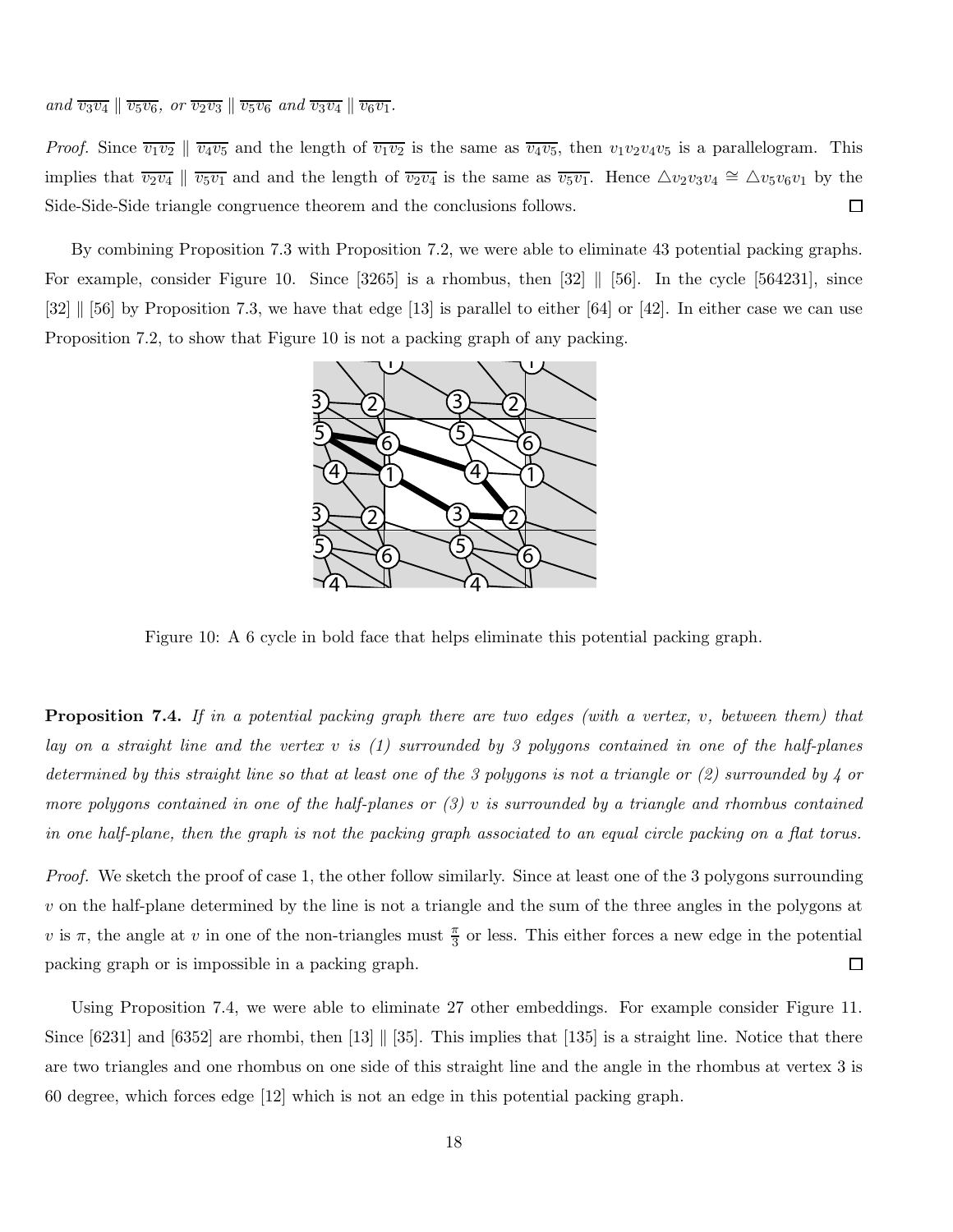

Figure 11: A pair of edges (in boldface) contained in a straight line.

**Proposition 7.5.** Let G be the packing graph of a n equal circles on the standard triangular torus. If there is a chain of l edges between two lifts of the same vertex and  $l < \sqrt{3n}$ , then the two lifts are a unit distance apart.

*Proof.* Let  $\overline{v}$  and  $\overline{\overline{v}}$  be lifts of the same vertex and d the common diameter of the circles. Notice that the furthest apart  $\overline{v}$  and  $\overline{\overline{v}}$  can be is  $d \cdot l$  (when the chain of edges is on a straight line). By Proposition 2.1  $d \leq \frac{1}{\sqrt{2}}$ n  $\frac{1}{n} < \sqrt{3}$ . As  $\overline{v}$  and  $\overline{\overline{v}}$  are lifts of the same vertex they differ by an element of and the hypothesis on  $l, d \cdot l \leq \frac{l}{\sqrt{l}}$ the standard triangular lattice. The lengths of these vectors begin  $1, \sqrt{3}, \ldots$ , so  $\overline{v}$  and  $\overline{\overline{v}}$  must be a unit distance  $\Box$ apart.

This is a useful proposition and eliminates Embedding 2 in Figure 9, because the vertex v and its lifts  $\overline{v}$ ,  $\overline{\overline{v}}$ and  $\overline{\overline{v}}$  are a set of four vertices each pair of which is connected by a chain of edges of length 4 or less (in boldface in the Figure 9). This implies that they are all a unit distance apart and such an arrangement is impossible on the triangular torus. This same argument (or an argument where a vertex is found to have 8 unit distance lifts) eliminates 17 other potential packing graphs.

After applying the above propositions we are left with 34 potential packing graphs. Many of these (29) can be eliminated as being the packing graph of any packing on the standard triangular torus using Ad Hoc methods. Of the remaining five, 4 are one parameter families of embeddings and do not lead to locally maximally dense arrangements. This proves the following.

**Proposition 7.6.** There exists a unique locally maximally dense equal circle packing of 6 circles on the square torus. See Figure 12. The common diameter of the circles is  $\frac{1}{\sqrt{2}}$  $\overline{7}$ .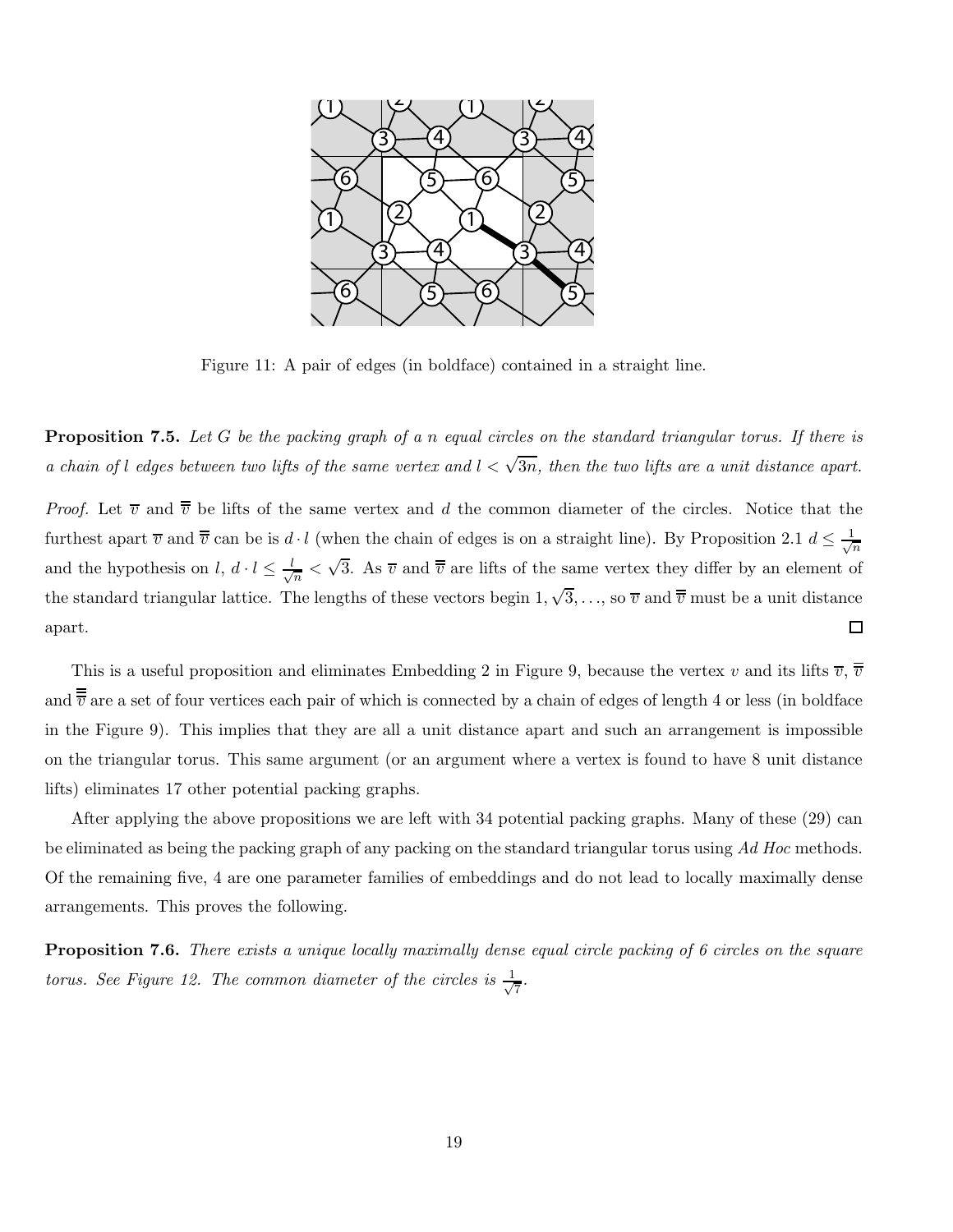

Figure 12: The only locally maximally dense packing of 6 circles on the standard triangular torus and therefore the globally maximally dense packing.

## References

- [1] Imre Bárány and N. P. Dolbilin, A stability property of the densest circle packing, Monatsh. Math. 106 (1988), no. 2, 107–114. MR MR968329 (89j:52011)
- [2] A. Bezdek, Solid packing of circles in the hyperbolic plane, Studia Sci. Math. Hungar. 14 (1979), no. 1-3, 203–207 (1982). MR MR645529 (84c:52017)
- [3] A. Bezdek, K. Bezdek, and R. Connelly, Finite and uniform stability of sphere packings, Discrete Comput. Geom. 20 (1998), no. 1, 111–130. MR MR1626699 (99c:52027)
- [4] Anna Castelaz, William Dickinson, Daniel Guillot, and Sandi Xhumari, Optimal packings of up to 5 equal circles on a square flat torus, Submitted, August 2008.
- [5] Robert Connelly, Rigidity and energy, Invent. Math. 66 (1982), no. 1, 11–33. MR MR652643 (83m:52012)
- [6]  $\_\_\_\_\_\$ general Topology (1988),  $\_\_\_\_\_\_\$  Juxtapositions finies, Structural Topology (1988), no. 14, 43–60, Dual French-English text. MR MR939609 (89i:52022)
- [7] , Juxtapositions rigides de cercles et de sph`eres. II. Juxtapositions infinies de mouvement fini, Structural Topology (1990), no. 16, 57–76, Dual French-English text. MR MR1102004 (92i:52023)
- [8] L. Fejes Tòth, *Regular figures*, International Series of Monographs on Pure and Applied Mathematics, vol. 48, Macmillan, New York, 1964.
- [9] L. Fejes T´oth, Solid circle-packings and circle-coverings, Studia Sci. Math. Hungar. 3 (1968), 401–409. MR MR0238192 (38 #6468)
- [10] Micheal Goldberg, The packing of equal circles in a square, Math. Mag. 43 (1970), no. 1, 24–30.